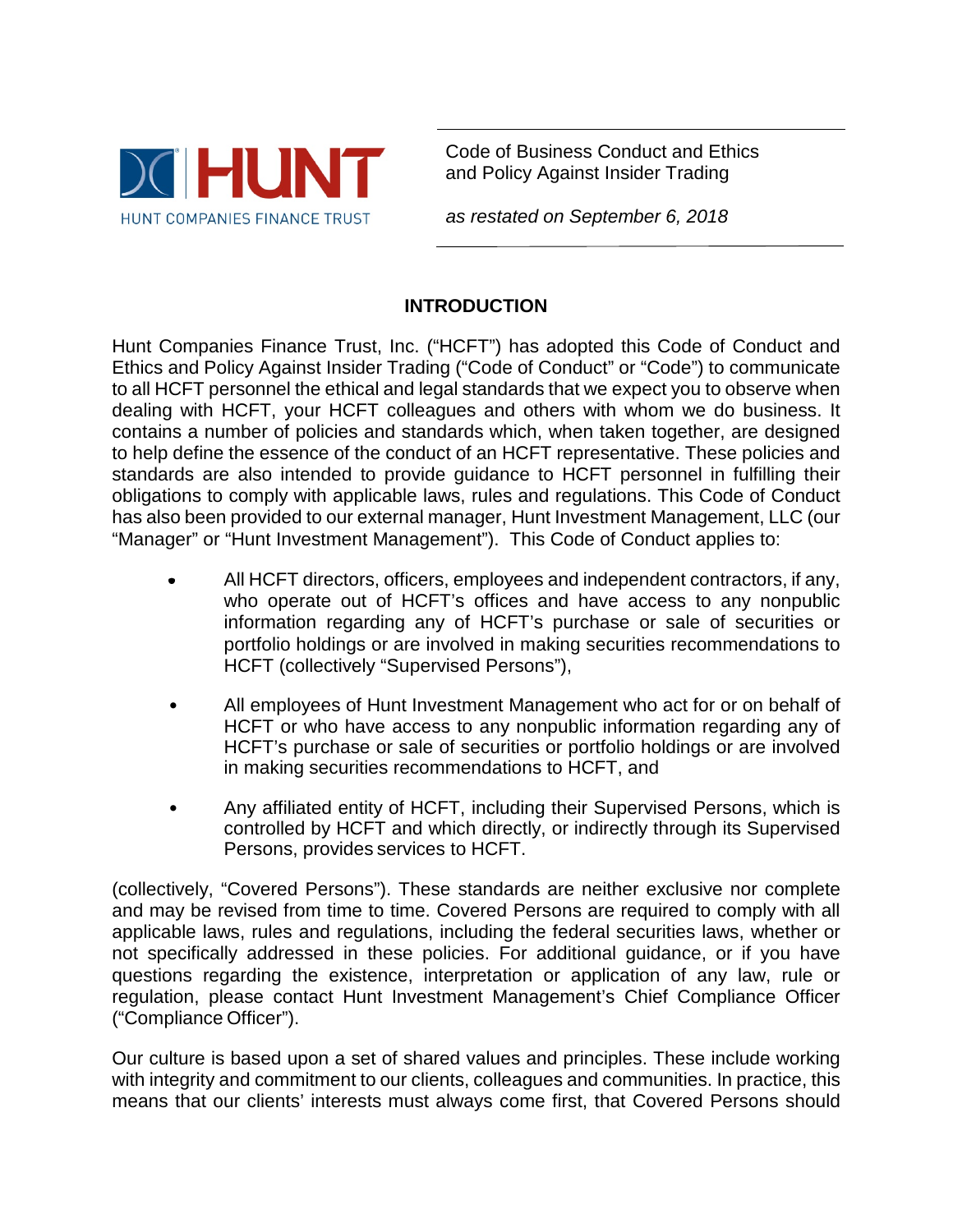treat each other with respect and consideration, and that HCFT should participate as a responsible corporate citizen in every community in which it operates. This commitment is a vital part of our achieving our principal responsibility as a public company: producing a fair return on our shareholders' capital.

This Code of Conduct contains broad and general principles that supplement the specific policies, procedures and training elsewhere within HCFT.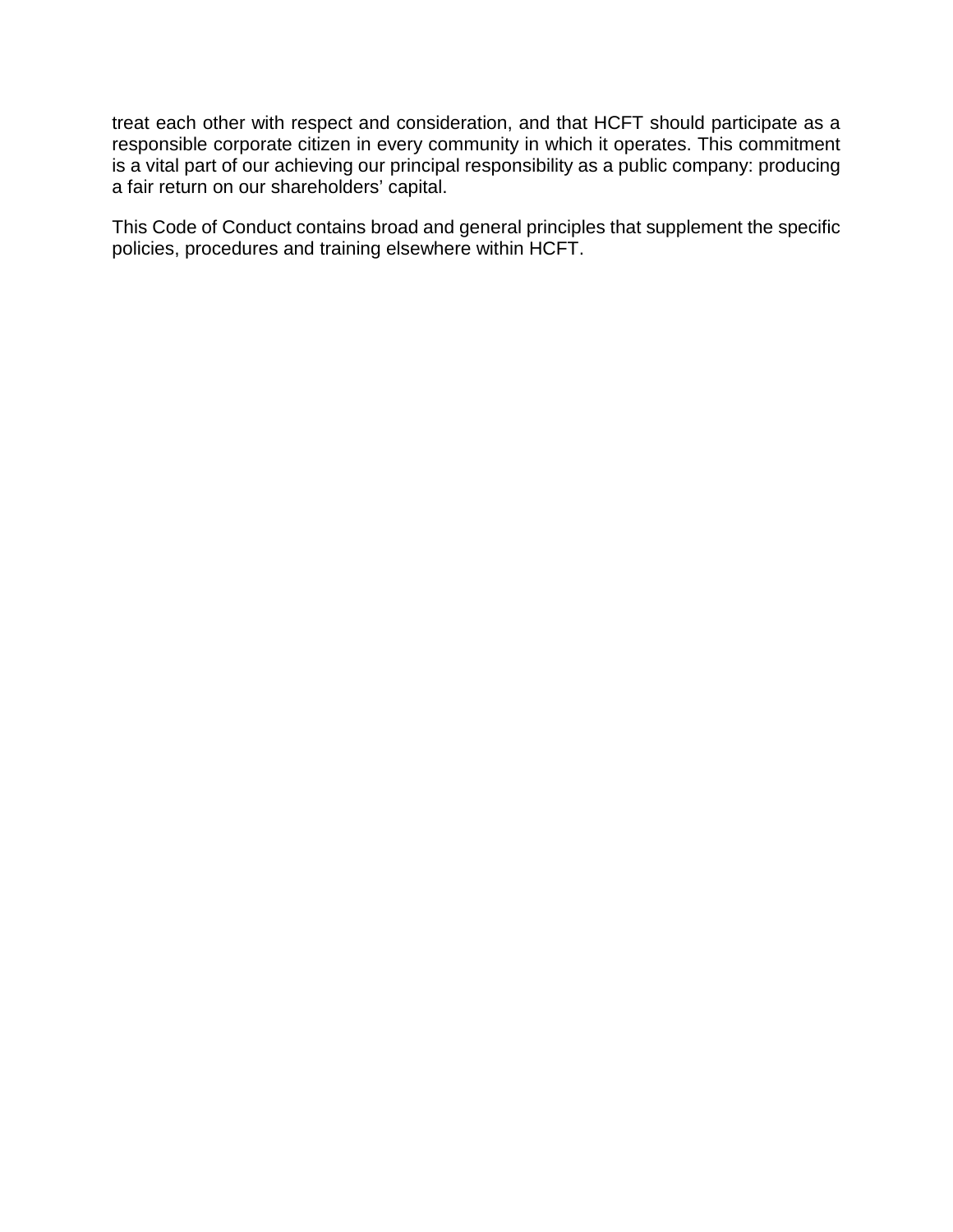## **YOUR RESPONSIBILITIES**

One person's misconduct can damage HCFT's hard-earned reputation and compromise the public's trust in HCFT. Every Covered Person should therefore become familiar with this Code and abide strictly by its provisions. In brief:

- It is your responsibility at all times to comply with the law and behave in an ethical manner.
- This Code cannot anticipate every possible situation or cover every topic in detail.
- HCFT has established special policies to address specific subjects and will update this Code and those specific policies from time-to-time. If you are unclear about a situation, stop and ask for guidance before taking action.
- Failure to obey laws and regulations violates this Code and may expose both you and HCFT to criminal or civil sanctions. Any violation of this Code or other HCFT policies may result in disciplinary action, up to and including termination of employment. HCFT may also seek civil remedies from you and even refer criminal misconduct to law enforcement agencies.
- You are responsible for reporting possible violations of this Code to HCFT (see below).
- If you have a question about a topic covered in this Code or a concern regarding any conduct, please speak with your supervisor or with the Compliance Officer.
- If you are an attorney or an executive officer of HCFT, you may have additional reporting or other obligations under specific rules applicable to you, and you should also comply with such rules.
- If you are a party to any of the documents pursuant to which HCFT was established, you may have additional reporting or other obligations under those documents, and you should also comply with such obligations.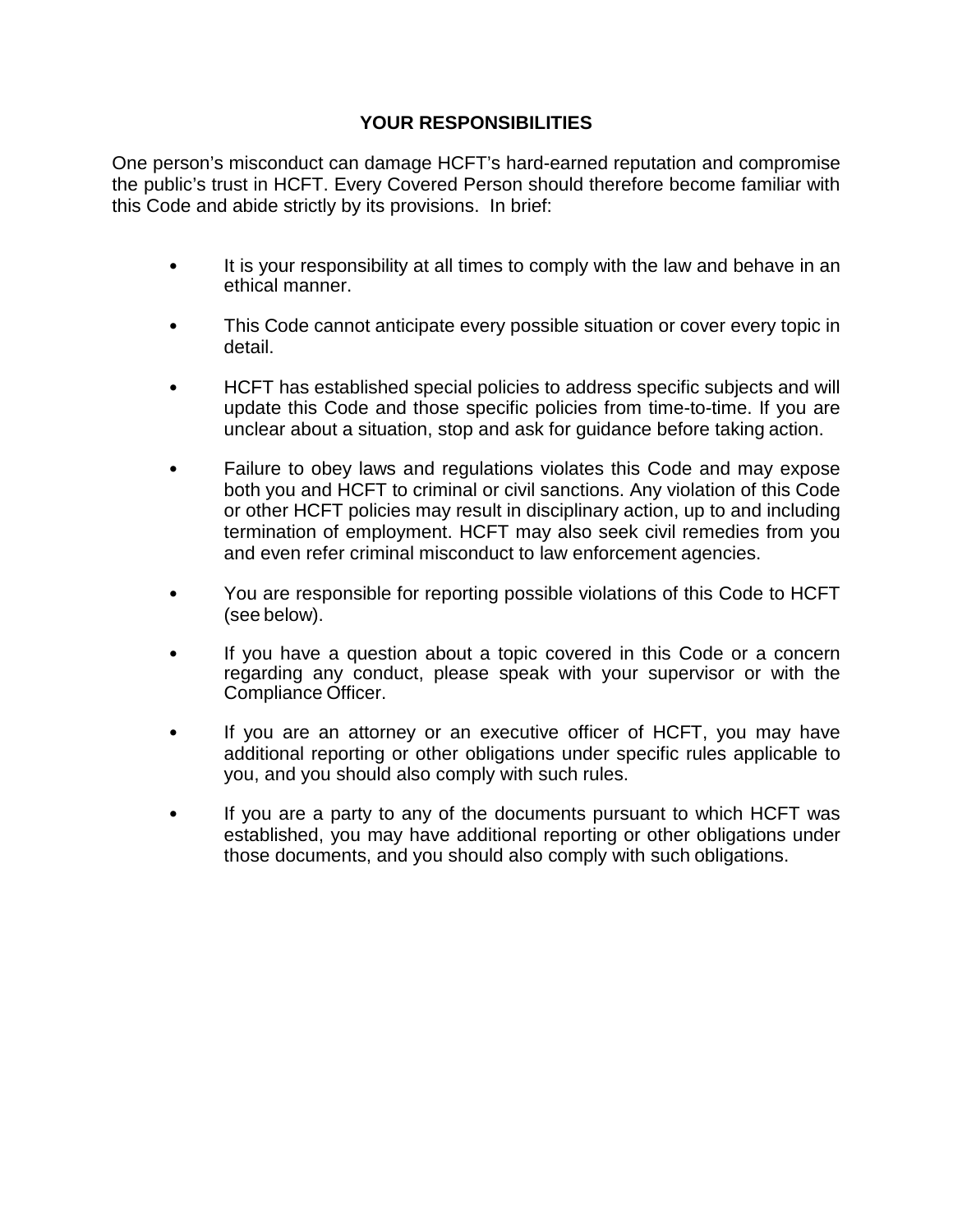## **STATEMENT OF GENERAL PRINCIPLES**

HCFT operates in a highly-regulated and complex environment. There are numerous layers of overlapping, and occasionally conflicting, laws, customs and local practices. This Code of Conduct was designed to provide all of us who are part of HCFT with a clear statement of HCFT's ethical and cultural standards.

### 1. Compliance with Laws, Rules and Regulations

HCFT strives to ensure that all activity by or on behalf of HCFT is in compliance with applicable laws, rules and regulations ("applicable laws"). Many of these applicable laws are specifically described in this Code of Conduct and in other HCFT policies and procedures. In the conduct of our business, all Covered Persons are required to comply with all applicable laws.

#### 2. Fair and Honest Dealing

Covered Persons shall deal fairly and honestly with other Covered Persons and with HCFT's shareholders, customers, suppliers, competitors and employees. Covered Persons shall behave in an ethical manner and shall not take unfair advantage of anyone through manipulation, concealment, abuse of privileged information, misrepresentation of material facts, or any other unfair dealing practice.

#### 3. Conflicts of Interest

HCFT and its Covered Persons must adhere to the highest standards of honest and ethical conduct. These include, but are not limited to, sensitivity to the existence of a conflict of interest or the appearance of a conflict of interest. Conflicts of interest can arise in many ways, and we must all be sensitive to those situations in which they are most likely to be present. A conflict of interest exists when a personal interest interferes, or appears to interfere, in any way with the interests of HCFT or its clients, or when a Covered Person takes actions or has interests that may make it difficult to perform his or her HCFT work objectively and effectively. For example, a conflict of interest would arise if a Covered Person, or a member of his or her family, receives improper personal benefits as a result of his or her position with HCFT.

All Covered Persons owe a duty of loyalty to HCFT and may not use their positions improperly to profit personally or to assist others in profiting at the expense of HCFT. All Covered Persons are therefore expected and required to regulate their activities so as to avoid conflicts of interest. In addition, Covered Persons shall promptly communicate to the Compliance Officer any material transaction or relationship that reasonably could be expected to give rise to a conflict of interest so that HCFT and the Covered Person may take steps to minimize the conflict.

Covered Persons shall not take for personal use (or for use by a family member) any business opportunity learned of 1) during the course of serving HCFT, 2) using HCFT property or 3) as a result of such individual's position with HCFT. To the extent that a Covered Person learns of a business opportunity, as described above, that is within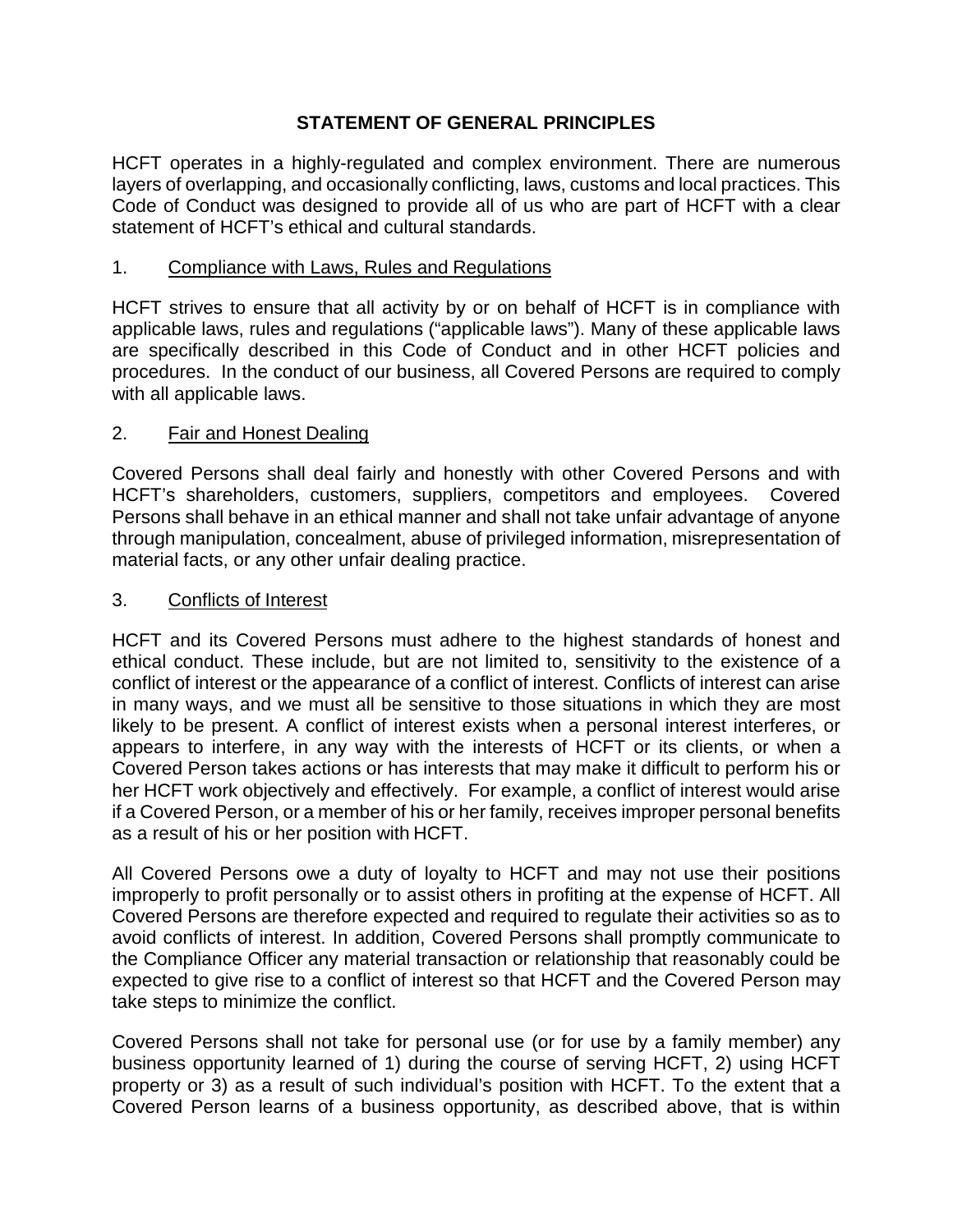HCFT's existing or proposed lines of business, the Covered Person should inform his or her supervisor, as appropriate, of the business opportunity and refrain from personally pursuing the matter until such time as HCFT decides to forego the business opportunity. At no time may any employee or officer utilize any HCFT property, information or position to generate personal gain or engage or participate in any business that directly competes with HCFT.

While not all-inclusive, the following examples of outside financial interests will serve to illustrate some of the types of activities that might cause conflicts of interest:

- Ownership or other interest in or employment by any outside company which does business with HCFT. This does not apply to stock or other investments in a publicly held company, provided that the stock and other investments do not, in the aggregate, exceed 5% of the outstanding ownership interests of such company. HCFT may, following a review of the relevant facts, permit ownership interests which exceed these amounts if management or the Board of Directors, as appropriate, concludes that such ownership interests will not adversely affect HCFT's business interests or the judgment of the affected Covered Person.
- Conducting business, not on behalf of HCFT, with any HCFT vendor, supplier, contractor, agency, or any of their directors, officers or employees.
- Representation of HCFT by a Covered Person in any transaction in which he or she, or a family member, has a substantial personal interest.
- Disclosure or use of Confidential, Special or Inside Information of or about HCFT, particularly for personal profit or advantage of the Covered Person or a family member of such person.
- Competition with HCFT by a Covered Person, directly or indirectly, in the purchase, sale or ownership of property or services or business investment opportunities.

As described in more detail in Sections 4, 5 and 6 below, acting as an officer or director of an outside organization, personal share dealing, and the use of material non-public information represent additional areas where conflicts can arise and are of particular sensitivity.

# 4. Outside Activities and Compensation

No Covered Person shall perform work or render services for any competitor of HCFT or for any organization with which HCFT does business or which seeks to do business with HCFT (and that is not an affiliate of Hunt Companies, Inc.) outside of the normal course of his or her employment with HCFT, without the prior written approval of HCFT. Nor shall any Covered Person be a director, officer, or consultant of such an organization, or permit his or her name to be used in any fashion that would tend to indicate a business connection with such organization, without such approval. Outside organizations can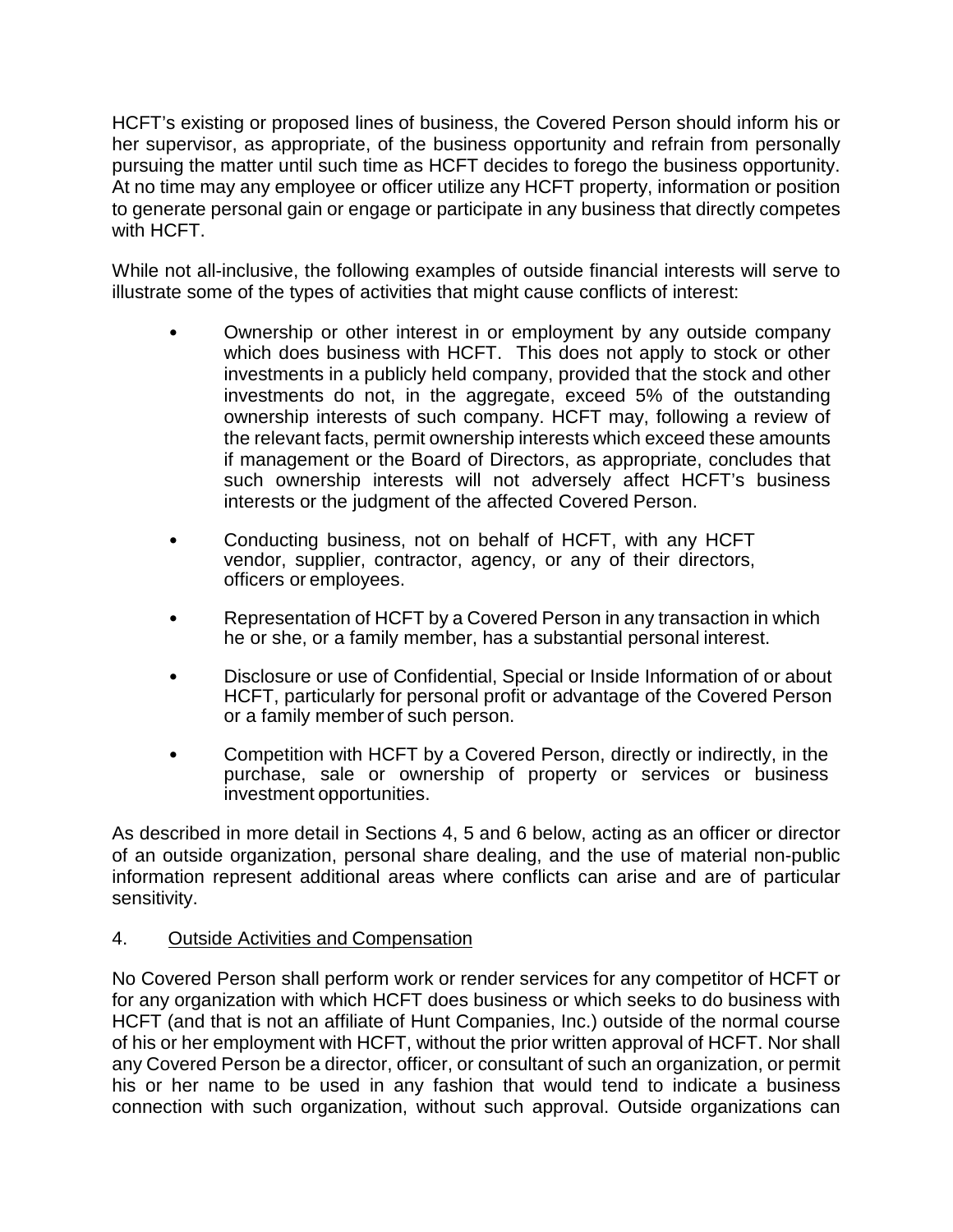include public or private corporations, partnerships, charitable foundations and other notfor-profit institutions. With the above approval, Covered Persons may receive compensation for such activities. Notwithstanding the foregoing, this policy shall not prevent any Covered Person who is an employee of XL Global or Hunt Companies, Inc. or any of their respective affiliates (including our Manager), from performing work or rendering services for any competitor of HCFT, or for any organization with which HCFT does business or which seeks to do business with HCFT, in either case with whom XL Global or Hunt Companies, Inc. or any of their respective affiliates, as applicable, already does business or is contemplating doing business.

Service with organizations outside of HCFT can, however, raise serious regulatory issues, including conflicts of interest and access to material non-public information.

As an outside board member or officer, a Covered Person may come into possession of material non-public information about the outside organization or other public companies. It is critical that a proper information barrier be in place between HCFT and the outside organization, and that the Covered Person does not communicate such information to other Covered Persons in violation of the information barrier.

Similarly, HCFT may have a business relationship with the outside organization or may seek a relationship in the future. In those circumstances, the Covered Person must not be involved in any way in the business relationship between HCFT and the outside organization, unless the outside organization is a shareholder of HCFT or an affiliate of a shareholder of HCFT.

HCFT retains the right to prohibit membership by Covered Persons on any board of directors/trustees or as an officer of an outside organization where such membership might conflict with the best interests of HCFT. Approval will be granted on a case-by-case basis, subject to proper resolution of potential conflicts of interest. Outside activities will be approved only if these issues can be satisfactorily resolved.

### 5. Personal Share Dealing

Purchasing and selling securities in a Covered Person's own account, or accounts over which the Covered Person has access or control, can give rise to potential conflicts of interest. As fiduciaries, we are held to the highest standards of conduct. Improperly gaining advance knowledge of portfolio transactions, or conducting securities transactions based upon information obtained at HCFT, can be a violation of those standards.

HCFT has policies that specifically cover personal securities transactions contained in Section 6 of this Code. All Covered Persons are obligated to follow those procedures whenever they conduct such transactions.

### 6. Insider Trading

In the conduct of our business, Covered Persons may come into possession of Material Non- Public Information (as defined below). This information could concern an issuer, a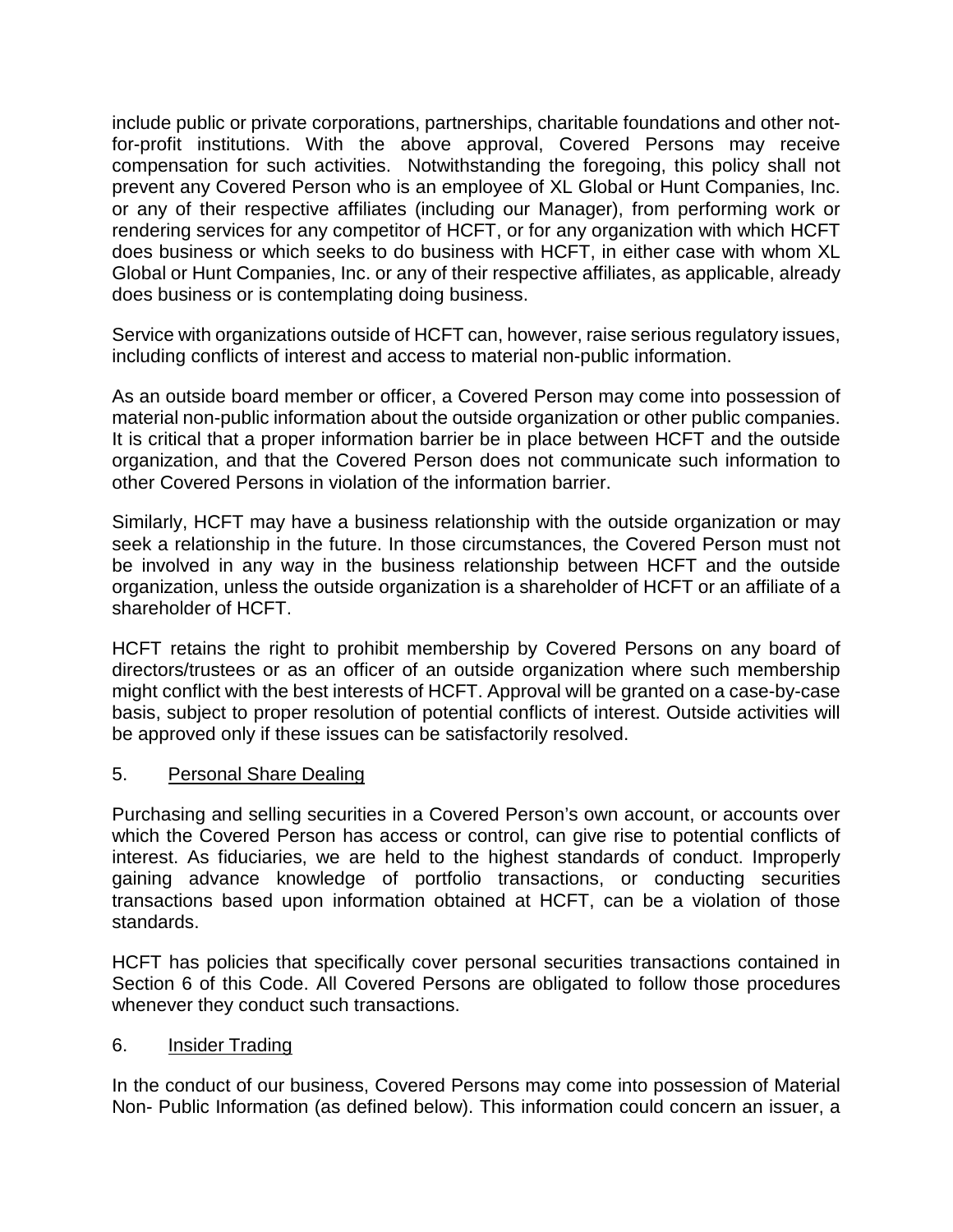portfolio, the market for a particular security, or HCFT itself. The purchase or sale of HCFT's securities or the securities of other publicly traded companies while aware of material nonpublic information about such company, or the disclosure of material nonpublic information to others who then trade in such company's securities, is prohibited by this Code of Conduct and by United States and other jurisdictions' securities laws. All Covered Persons should review the Insider Trading policy contained in this Section carefully and follow the policies and procedures described herein. The failure of a Covered Person to comply with this Insider Trading policy may subject him or her to HCFT-imposed sanctions, including termination for cause, whether or not the failure to comply results in a violation of law. You should seek the advice of the Compliance Officer on any questions regarding this Section. All Covered Persons are prohibited from using such information in ways that violate the law, including for personal gain. Non-public information must be kept confidential, which may include keeping it confidential from other Covered Persons.

While HCFT is not an investment adviser, our Manager is. Since our Manager may make research recommendations to HCFT, and this policy applies to Covered Persons as described above, some of whom may be officers, directors and employees of both HCFT and our Manager, the Board of Directors of HCFT have decided, out of an abundance of caution, to adopt a policy that incorporates the more stringent insider trading rules which apply to investment advisers.

Recent Securities and Exchange Commission (the "SEC") pronouncements and prosecutions have made it clear that there be no perceived connection between research recommendations by an investment adviser's personnel on particular securities and any investment banking, advisory or other business obtained by the investment adviser. In particular, the making of recommendations by an investment adviser's research personnel while in possession of material nonpublic information, regardless of whether HCFT or a Covered Persons actually trades, can have dangerous consequences if it is apparent that (a) the information was obtained in exchange for some favor or benefit or (b) the information was used as part of a program to benefit HCFT in obtaining additional business. Advisory personnel should be alert to discuss situations of this nature as they arise with the Compliance Officer.

HCFT does not currently employ research analysts who may from time to time come into contact with material inside information. Should HCFT employ such individuals in the future, it will establish appropriate policies and procedures regarding the use of inside information obtained while in performance of their research functions.

**Misuse of Material Nonpublic Information**. The rules of the SEC governing "material nonpublic information" are aimed at issuers and set forth detailed guidelines requiring the timely release of such information to the marketplace in order to avoid fraud penalties based on "market manipulation." The penalties for violating the rules fall not only on the issuers and their officers, directors or employees who may trade with knowledge of this "material nonpublic information." They are also applicable to so-called "tippees," persons not directly related to the issuer who obtain this information in advance of its release and then engage in market trades. The SEC monitors all trading in the securities of public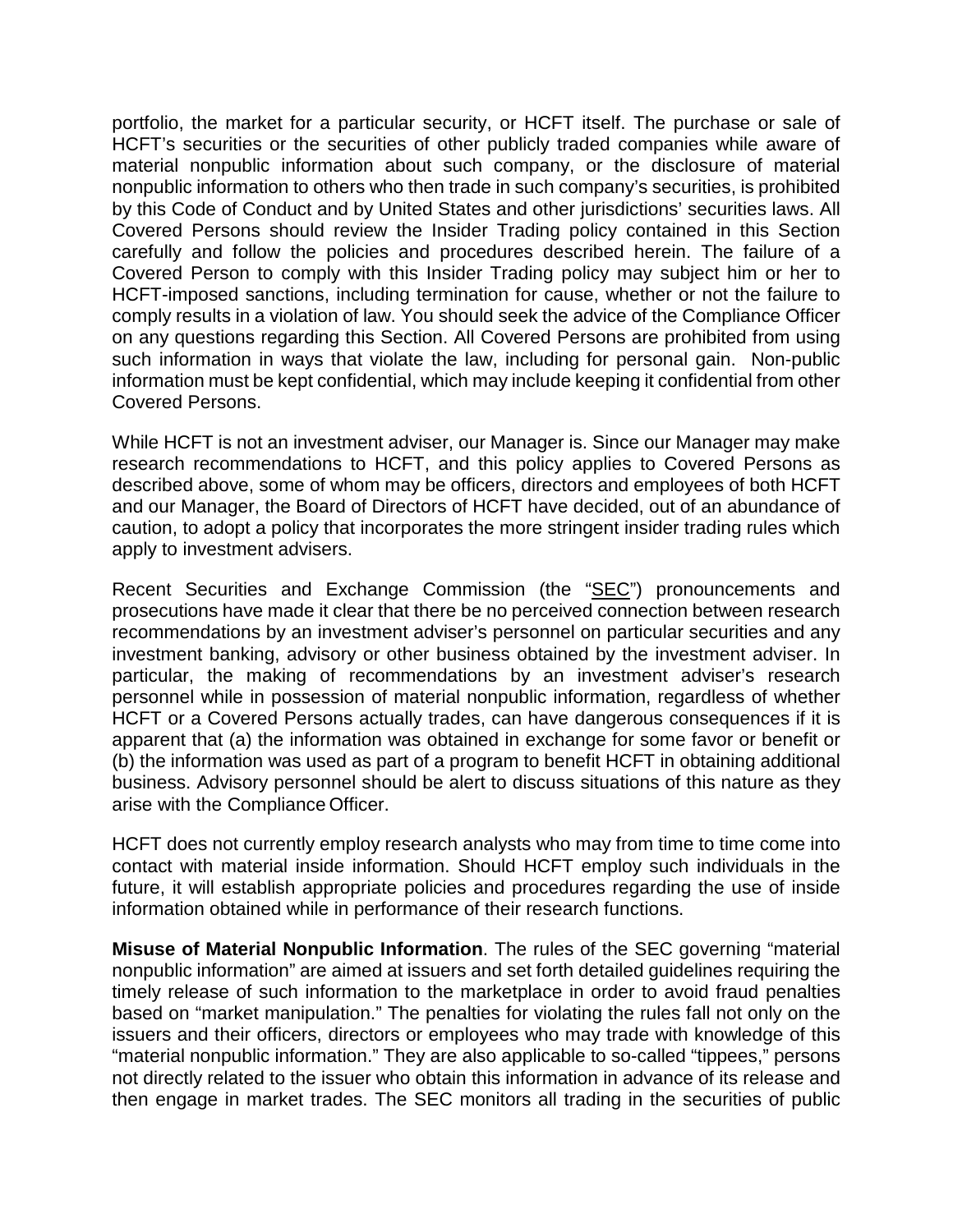companies. Where a "market manipulation" using "material nonpublic information" is suspected, each and every trade may be examined individually by the SEC, including interviews under oath followed by possible prosecutions, fines and jail sentences for those who are found to have profited from the misuse of this "material nonpublic information."

As an investment adviser, our Manager and its employees as well as its clients, including HCFT, may potentially, through research or other means, come into possession of "material nonpublic information." Therefore, Covered Persons must be alert and aware of the SEC rules and regulations to be observed in order not to be caught up in a regulatory investigation or prosecution.

**Regulation FD.** In October 2000 the SEC adopted Regulation FD (Fair Disclosure), which addresses selective disclosure. The Regulation provides that before an issuer, or person acting on behalf of an issuer, discloses "material nonpublic information" to certain persons (in general, securities market professionals — including investment advisers – and holders of the issuer's securities who may trade on the basis of the information), it must make public disclosure of that information. The timing of the required public disclosure depends on whether the selective disclosure was intentional or non-intentional. For an intentional selective disclosure, the issuer must make public disclosure simultaneously; for a non-intentional disclosure, the issuer must make public disclosure promptly.

## "**Material Nonpublic Information**" is information:

- (a) Not generally available to the public,
- (b) Which the public has not had a reasonable opportunity to factor into investment decisions,
- (c) Communicated in breach of a fiduciary duty owed by employee or person under contract or professional relationship, OR misappropriated from such a person, and
- (d) With "substantial likelihood" that a reasonable investor would consider the information to be important in making an investment decision.

Examples of Material Nonpublic Information include:

- (a) Special briefing information provided to analysts and other securities professionals by company officials;
- (b) Plans to purchase or sell specific securities by a fund;
- (c) Change in fund manager, investment philosophy, or strategy;
- (d) Merger, tender offer, joint venture or other acquisition or similartransaction;
- (e) Stock split, stock dividend or other change in dividend practice;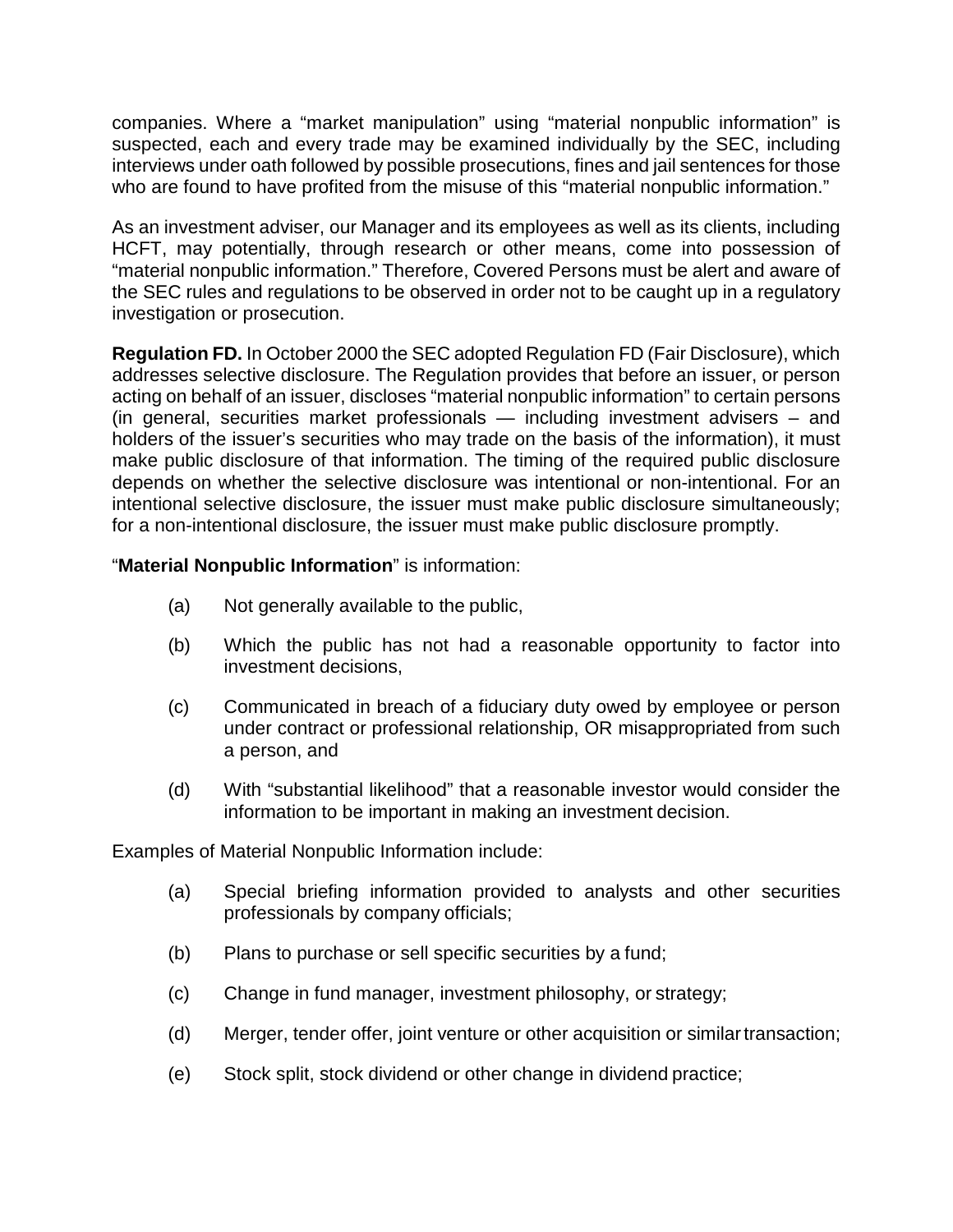- (f) Significant earnings change;
- (g) Litigation;
- (h) Default in a debt obligation or a missed or changed dividend;
- (i) Sale or redemption of securities or change in ownership of a significant block of securities; or
- (j) Change in major product, customer or supplier.

**Prohibited Disclosures.** Rule 100(b)(1) of Regulation FD enumerates four categories of persons to whom selective disclosure of nonpublic information may not be made absent a specified exclusion. The first three are securities market professionals, including: (1) broker-dealers and their associated persons, (2) investment advisers, certain institutional investment managers and their associated persons, and (3) investment companies, hedge funds, and affiliated persons. These categories include sell-side analysts, many buy-side analysts, large institutional investment managers, and other market professionals who may be likely to trade on the basis of selectively disclosed information. The fourth category of person included in Rule 100(b)(1) is any holder of the issuer's securities, under circumstances in which it is reasonably foreseeable that such person would purchase or sell securities on the basis of the information.

**Exemptions.** Rule 100(b)(2) sets out four exclusions from the above prohibition:

- (1) Communications made to a person who owes the issuer a duty of trust or confidence -- i.e., a "temporary insider" -- such as an attorney, investment banker, or accountant;
- (2) Communications made to any person who expressly agrees to maintain the information in confidence;
- (3) Disclosures to an entity whose primary business is the issuance of credit ratings, provided the information is disclosed solely for the purpose of developing a creditrating and the entity's ratings are publicly available; and
- (4) Communications made in connection with most offerings of securities registered under the Securities Act of 1933, as amended.

**Analyst Earnings Forecasts.** In adopting the Rule the SEC made the following comment on "analyst earnings forecasts":

One common situation that raises special concerns about selective disclosure has been the practice of securities analysts seeking "guidance" from issuers regarding earnings forecasts. *When an issuer official engages in a private discussion with an analyst who is seeking guidance about earnings estimates, he or she takes on a high degree of risk under Regulation FD. If the issuer official communicates selectively to the analyst nonpublic information that the*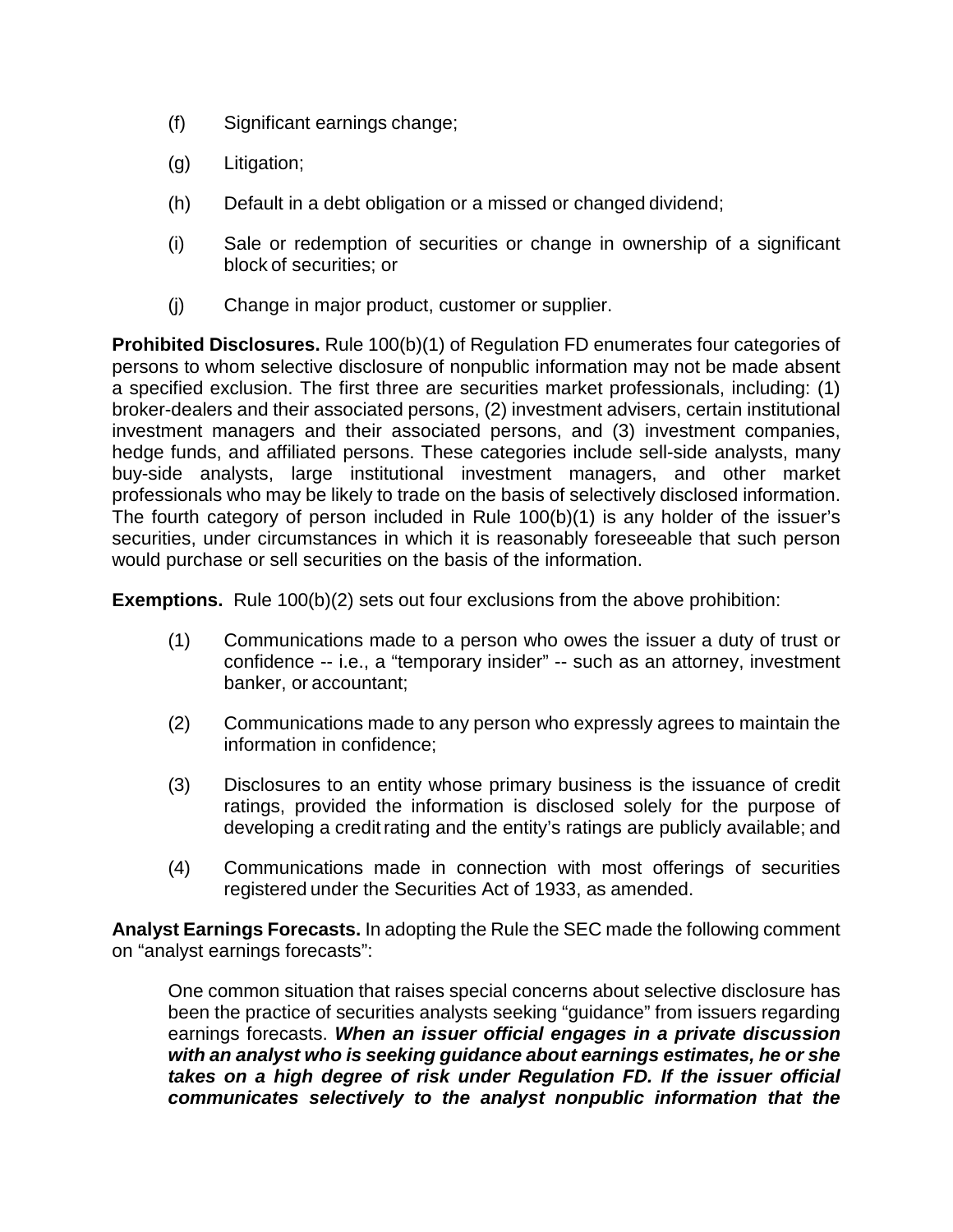*company's anticipated earnings will be higher than, lower than, or even the same as what analysts have been forecasting, the issuer likely will have violated Regulation FD.* This is true whether the information about earnings is communicated expressly or through indirect "guidance," the meaning of which is apparent though implied. Similarly, an issuer cannot render material information immaterial simply by breaking it into ostensibly non-material pieces. At the same time, an issuer is not prohibited from disclosing a non-material piece of information to an analyst, even if, unbeknownst to the issuer, that piece helps the analyst complete a "mosaic" of information that, taken together, is material. Similarly, since materiality is an objective test keyed to the reasonable investor, Regulation FD will not be implicated where an issuer discloses immaterial information whose significance is discerned by the analyst."

**Penalties for Misuse.** The law absolutely requires that an adviser and any associated person refrain from any "personal securities transactions" until the material nonpublic information becomes public. Persons who are found to have abused the insider trading rules are subject to severe penalties, including loss of license, fines and damages, as well as criminal liability.

**Personal Securities Transactions**. Inside information does not become "public" via special briefings, teleconferences or analyst handouts. It only becomes public when it has been officially and formally disseminated to recognized news media AND has been published by such media. A "personal securities transaction" may be safely undertaken at the time the information becomes "public", but not before the information "hits the tape".

**Restricting Access.** Possessing "inside information", in and of itself, is not a violation of the securities laws. It is often a necessary part of the investment management process. What is illegal is acting upon it, or willfully or negligently allowing others to act on it. Covered Persons who are in possession of such information must follow the procedures set forth below:

- (1) Report the matter immediately to the Compliance Officer;
- (2) Do not share the information with anyone other than as directed by the Compliance Officer; and
- (3) Take no action on the information unless or until cleared by the Compliance Officer.

**"Fire Wall" Procedures.** These "fire wall" procedures are designed to minimize the possibility that "Sensitive Information" is utilized by Covered Persons in a fashion that would benefit HCFT, its affiliates, employees, or persons other than HCFT's clients. Examples of Sensitive Information include:

- (1) Changes in HCFT's investment strategies.
- (2) Personnel changes that could affect performance.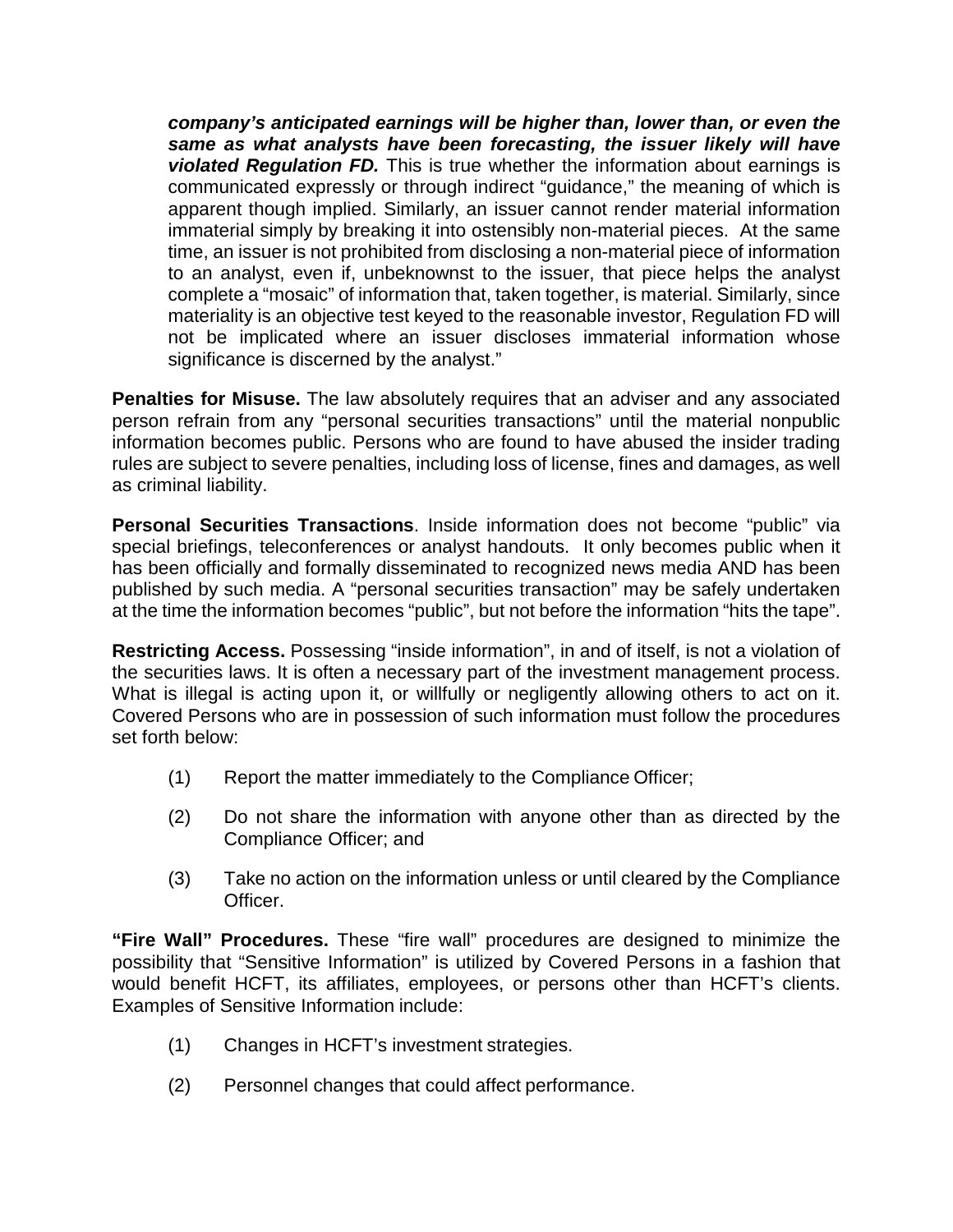(3) Advance knowledge of results that HCFT expects to report.

The procedures are as follows:

- (1) The Compliance Officer will be responsible for training HCFT personnel on how to handle Sensitive Information, including: recognizing Sensitive Information, reporting procedures, utilization, etc.
- (2) Should a Covered Person become aware of an item of Sensitive Information, he/she will not discuss it with anyone else and will immediately bring it to the attention of the Compliance Officer.
- (3) The Compliance Officer will establish procedures for the treatment of the particular item of Sensitive Information, including:
	- a. Restricting access to the Sensitive Information by non-authorized persons.
	- b. Identifying actions to be taken (or not taken) in order to preserve a fair use of the Sensitive Information for HCFT.
	- c. Placing certain securities or transactions on a restricted or "watch list".
	- d. Requiring that particular persons or departments report as to further developments involving Sensitive Information before further action is taken.

As stated above, HCFT does not currently employ research analysts who may from time to time come into contact with material inside and/or sensitive information. Should HCFT employ such individuals in the future, it will establish appropriate policies and procedures regarding the use of inside and/or sensitive information obtained while in performance of their research functions.

**Restricted and Watch Lists.** From time to time certain securities will be placed on one or both of two lists:

- (1) A "restricted list" preventing any transactions in a security or group of companies by any Covered Person until further notice. These lists typically contain securities with which HCFT or its Manager may have inside information; or
- (2) A "watch list" identifying a particular company or group of companies whose securities are affected by Sensitive Information. This would include securities carried in HCFT's portfolio that are being followed by our Manager or whose securities HCFT is actively trading.

Both lists will be distributed to all Covered Persons (electronically or otherwise) and will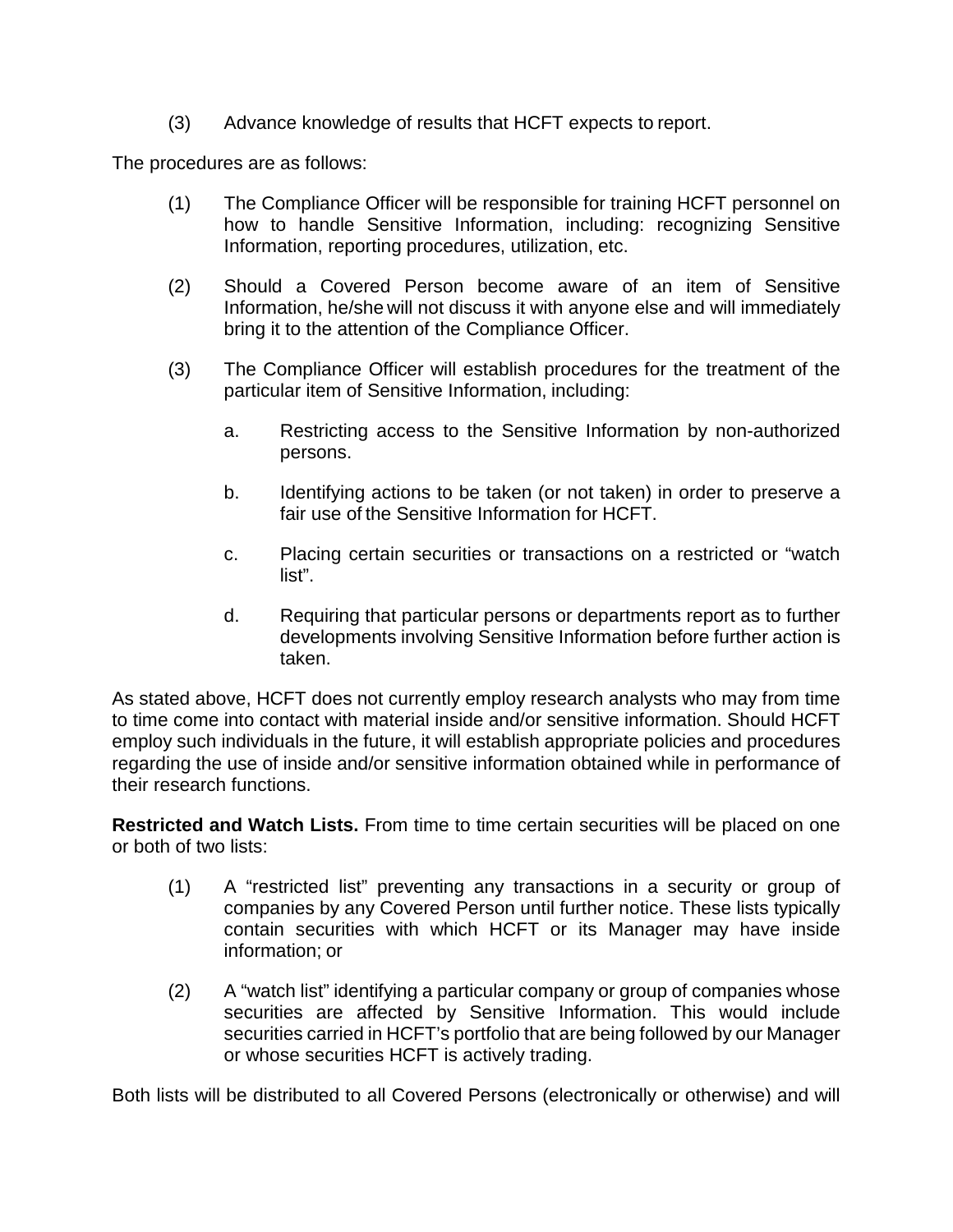be reviewed on a periodic basis by the Compliance Officer to determine whether additions, deletions, or other changes are required.

Trading activity within employee, employee-related, and firm accounts (where applicable) will be monitored to determine whether any securities on either of these lists have been purchased or sold while such security has been on either list.

**Mergers, Tender Offers, etc.** Information about impending corporate transactions, which have not yet been publicly announced, is Sensitive Information. Securities of both companies will normally be placed on the Restricted List and no trading should take place in securities of either company until removed from the List.

**Exception Reports; Investigations.** The Compliance Officer will ensure that proper documentation of investigations of Covered Persons and other transactions or activities which may involve violations of HCFT policies on Sensitive Information is maintained. The Compliance Officer will also be ultimately responsible for the appropriate resolution of any matters requiring investigation.

#### 7. Anti-Bribery and Dealings with Governmental Officials

Special care must be taken when dealing with government customers. Activities that might be appropriate when working with private sector customers may be improper and even illegal when dealing with government employees, or when providing goods and services to another customer who, in turn, will deliver HCFT's product to a government end user. Many applicable laws and regulations prohibit the improper influencing of governmental officials or other persons by the payment of bribes, gifts, political contributions, lavish hospitality or by other means. Our policy requires adherence to those restrictions.

Do not directly or indirectly promise, offer or make payment in money or anything of value to anyone, including a government official, agent or employee of a government, political party, labor organization or business entity or a candidate of a political party, or their families, with the intent to induce favorable business treatment or to improperly affect business or government decisions. This policy prohibits actions intended either to influence a specific decision or merely to enhance future relationships. In general, all travel and entertainment that Covered Persons provide to governmental officials must be pre-approved. If approved, a written confirmation that such expenses do not violate local law must be obtained from an appropriate third party (e.g., the business unit's legal counsel or the government official's supervisor).

Covered Persons shall comply with all laws, rules and regulations governing political campaign finance and lobbying activities and shall not engage in any conduct that is intended to avoid the application of such laws to activities undertaken on HCFT's behalf. In addition, appropriate executive officers shall monitor compliance with lobbyist registration and disclosure requirements by all individuals who act on behalf of HCFT.

These prohibitions extend to any consultants or agents HCFT or our Manager may retain on HCFT's behalf.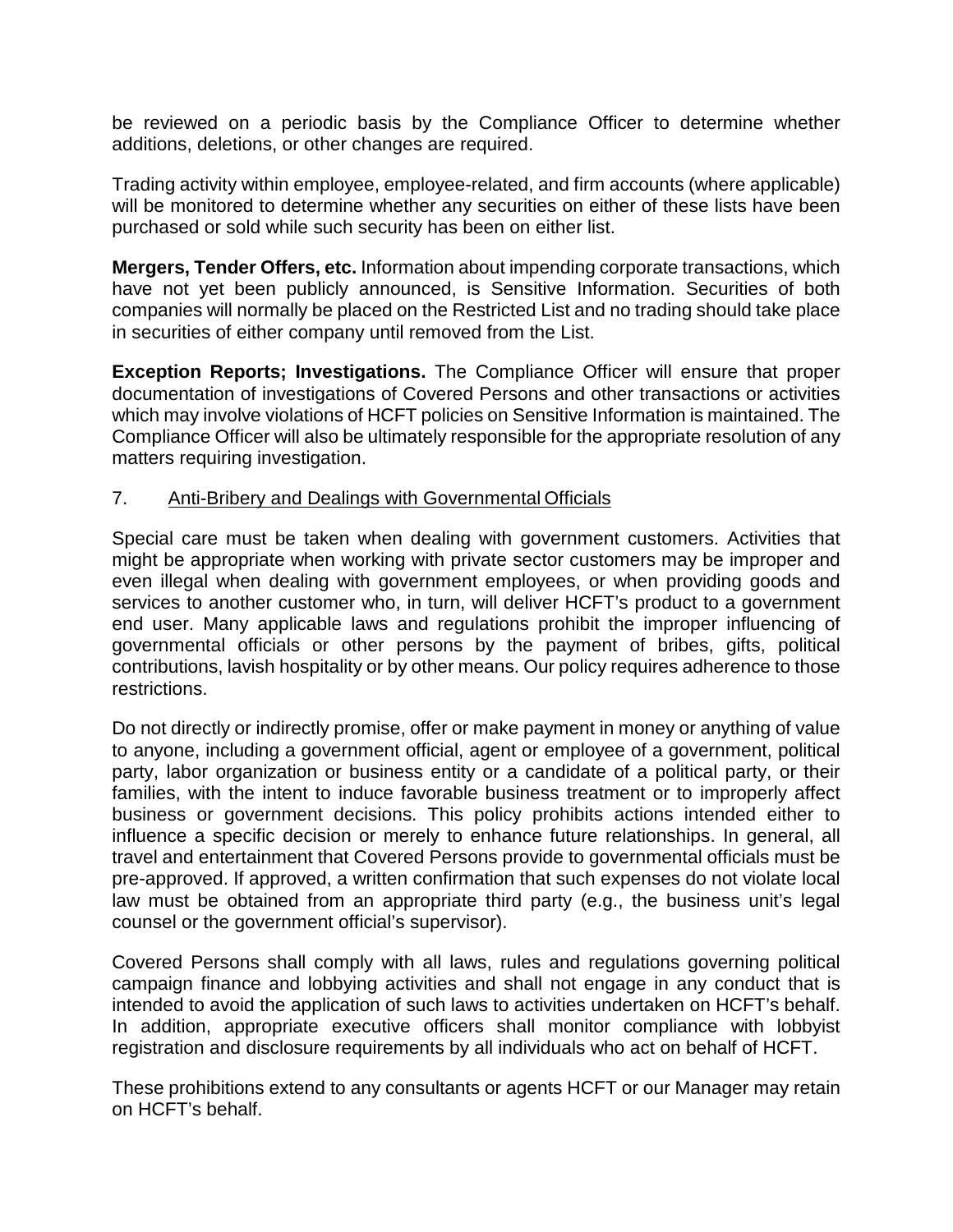## 8. Anti-Discrimination and Harassment

HCFT is committed to providing a work environment that is free of discrimination and harassment. Such conduct, whether overt or subtle, is demeaning, may be illegal, and undermines the integrity of the employment relationship.

Sexual harassment can include unwelcome sexual advances, requests for sexual favors, pressure to engage in a sexual relationship as a condition of employment or promotion, or conduct which creates a hostile or offensive work environment.

Discrimination can take many forms including actions, words, jokes, or comments based upon an individual's race, citizenship, ethnicity, color, religion, sex, veteran status, national origin, age, disability, sexual orientation, marital status or other legally protected characteristic. Any Covered Person who engages in harassment or discrimination will be subject to disciplinary action, up to and including termination of employment.

## 9. Anti-Money Laundering

In the global marketplace, the attempted use of financial institutions and instruments to launder money is a significant problem that has resulted in the passage of strict laws in many countries. Money laundering is the attempt to disguise money derived from or intended to finance illegal activity including drug trafficking, terrorism, organized crime, fraud, and many other crimes.

Money launderers go to great lengths to hide the sources of their funds. Among the most common stratagems are placing cash in legitimate financial institutions, layering between numerous financial institutions, and integrating the laundered proceeds back into the economy as apparently legitimate funds.

All Covered Persons must be vigilant in the fight against money laundering and must not allow HCFT to be used for money laundering.

### 10. Antitrust

The antitrust laws are designed to protect consumers from illegal competitive actions such as price fixing and dividing markets. It is HCFT's policy and practice to compete based on the merits of our products and services. In order to further that policy, Covered Persons must not fix or control prices with competitors, divide up territories or markets, limit the production or sale of products, boycott certain suppliers or customers, unfairly control or restrict trade in any way, restrict a competitor's marketing practices, or disparage a competitor. Covered Persons must never discuss products, pricing or markets with competitors with the intent to fix prices or divide markets.

### 11. Data Privacy

Data privacy, as it relates both to our clients and our employees, has become a major political and legal issue in many jurisdictions in which we do business. A variety of laws in each of those jurisdictions govern the collection, storage, dissemination, transfer, use,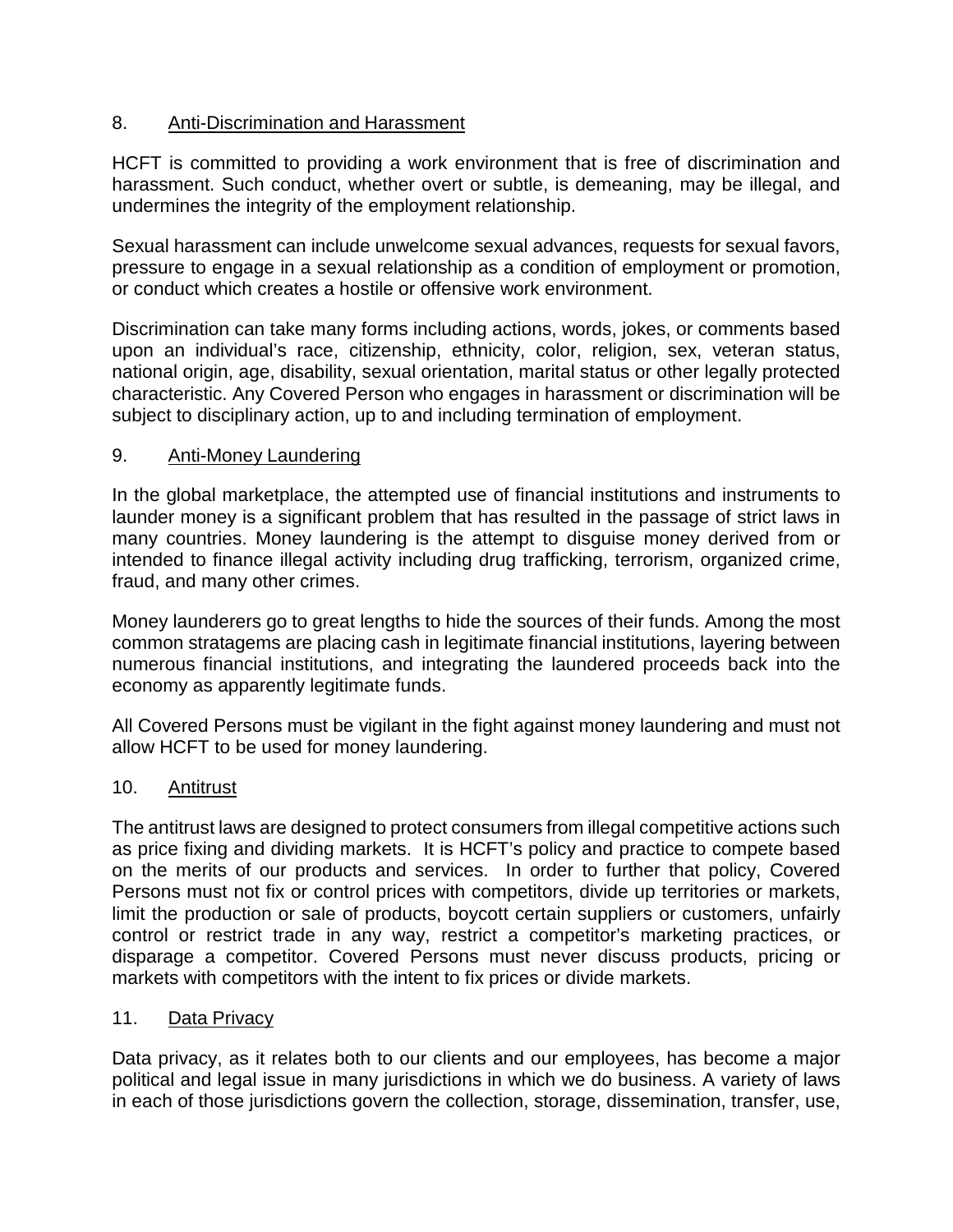access to and confidentiality of personal information and patient health information. These laws can work to limit transfers of such data across borders and even among affiliated corporate entities. HCFT and Covered Persons will comply with all provisions of these laws that relate to its business, including the privacy, security and electronic transmission of financial, health and other personal information. HCFT expects Covered Persons to keep all such data confidential and to protect, use and disclose information in the conduct of our business only in compliance with these laws.

With respect to Covered Persons, all salary, benefit, medical and other personal information relating to Covered Persons shall generally be treated as confidential. Personnel files, payroll information, disciplinary matters, and similar information are to be maintained in a manner designed to protect confidentiality in accordance with applicable laws. All Covered Persons shall exercise due care to prevent the release or sharing of such information beyond those persons who may need such information to fulfill their job functions. Notwithstanding the foregoing, all personnel information belongs solely to HCFT and may be reviewed or used by HCFT as needed to conduct its business.

## 12. Communications with the Media and Analysts

HCFT has a policy of co-operating with the news media and the financial community. This policy is intended to enhance respect for HCFT, provide accurate information, and achieve our business goals.

HCFT relies upon media relations professionals who are responsible for handling all contacts with the news media. 'Our Manager's media relations representatives are responsible for formulating and directing our media relations policy worldwide. Other Covered Persons may not speak to or disseminate information to the news media unless such contact has been requested and arranged by or coordinated with a member of our Manager's media relations team in accordance with HCFT's and our Manager's media relations policy. Any contact from the news media should be referred promptly and without comment to our Manager's media relations representatives. If you do not know the appropriate media relations professional, you can refer the contact to HCFT's President or Chief Financial Officer.

As a public company, HCFT must have procedures for controlling the release of information that may have a material impact on its share price. HCFT's Chief Executive Officer, President and the Chief Financial Officer shall be responsible for HCFT's relationships with the financial community, including the release of price sensitive information. Covered Persons may not speak to or disseminate financial or other material information regarding HCFT to the financial community (including analysts, investors, shareholders, counterparties, Company lenders, and rating agencies) unless such contact has been requested, arranged and approved by HCFT's Chief Executive Officer, President or Chief Financial Officer.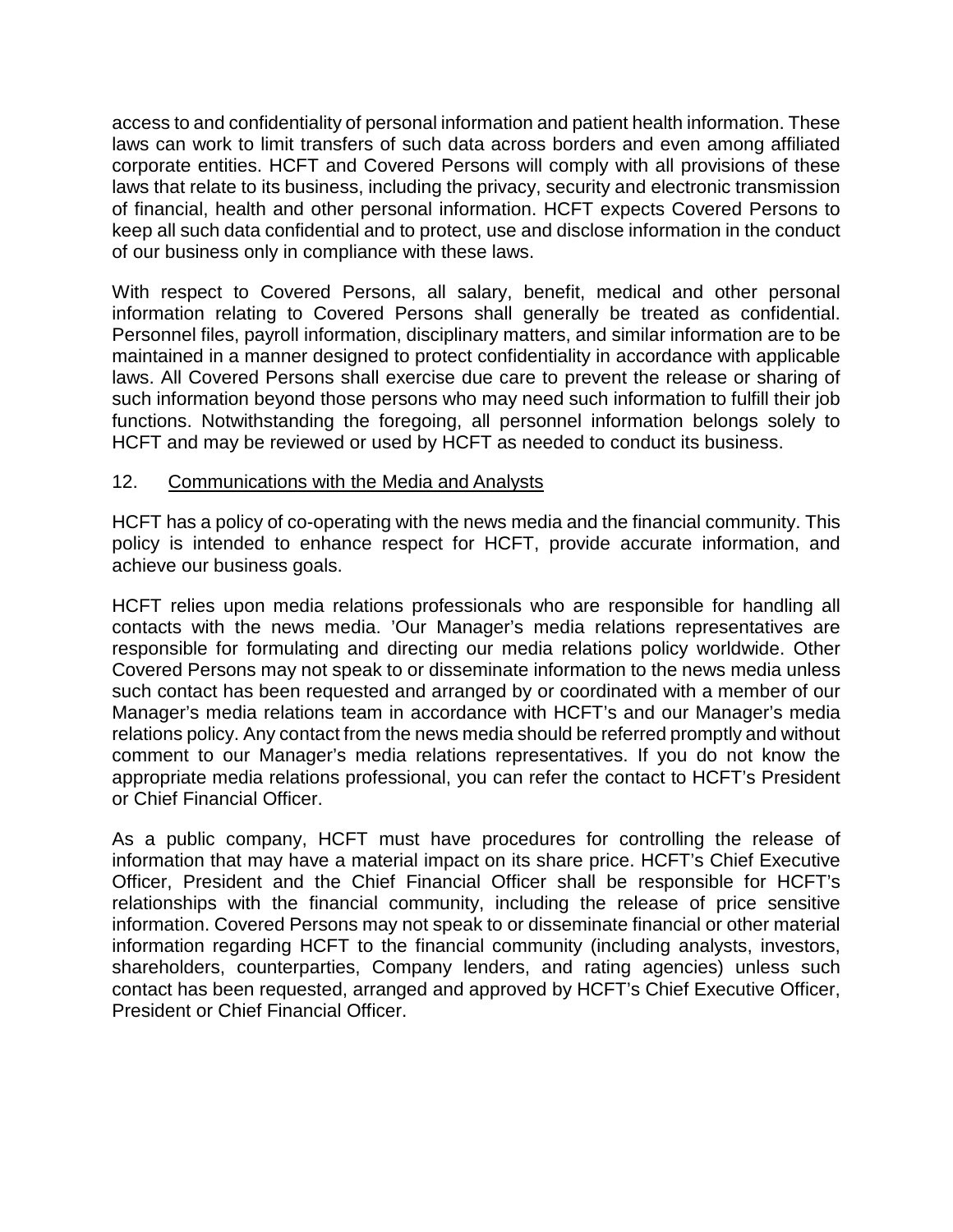### 13. Electronic Communications

The use of electronic mail, the Internet and other technology assets is an important part of our work at HCFT. Used improperly, this technology presents legal and business risks for HCFT and for individual employees. There are also important privacy issues associated with the use of technology, and related regulations are evolving.

Accordingly, all Covered Persons are required to use information technology for proper business purposes and in a manner that does not compromise the confidentiality of proprietary or Sensitive Information. All communications with the public, clients, prospective clients and fellow employees must be conducted with dignity, integrity, and competence and in an ethical and professional manner.

Covered Persons must not use information technology to: transmit or store materials which are obscene, pornographic, or otherwise offensive; engage in criminal activity; obtain unauthorized access to data or files; commit copyright violations; install personal software without permission; or make statements on the Internet (e.g., posts on websites, weblogs, social media), without permission, that suggests or infers that the user is speaking on behalf of HCFT or its affiliates.

## 14. Gifts and Relationships with Customers and Suppliers

HCFT seeks to do business with clients and suppliers on a fair and equitable basis. Covered Persons may not accept gifts of other than nominal value, or lavish entertainment, or other valuable benefits or special favors from customers or suppliers. Furthermore, Covered Persons must also observe any limits imposed by local laws or regulations with respect to the acceptance of gifts or gratuities.

### 15. International Issues

Covered Persons who conduct business for HCFT outside of the United States, in addition to being familiar with the local laws of the other countries involved, should be familiar with the following U.S. laws and regulations. Violations of these laws can result in substantial fines, imprisonment and severe restrictions on HCFT's ability to do business.

**Foreign Corrupt Practices Act.** The U.S. Foreign Corrupt Practices Act ("FCPA") and similar laws in many other countries have a variety of provisions that regulate business in other countries and with non-U.S. citizens. In essence, these laws make it a crime to promise or give anything of value to a non-U.S. government official or political party in order to obtain or keep business or obtain any improper advantage. It is also illegal to make payments to agents, sales representatives or other third parties if you have reason to believe your gift will be used illegally. Seek advice from the Compliance Officer for interpretation of the FCPA or similar laws if you are involved in any business dealings that involve non-U.S. countries.

**Anti-Boycott Laws.** From time to time, various countries may impose restrictions upon the ability of businesses in their jurisdiction to engage in commerce with designated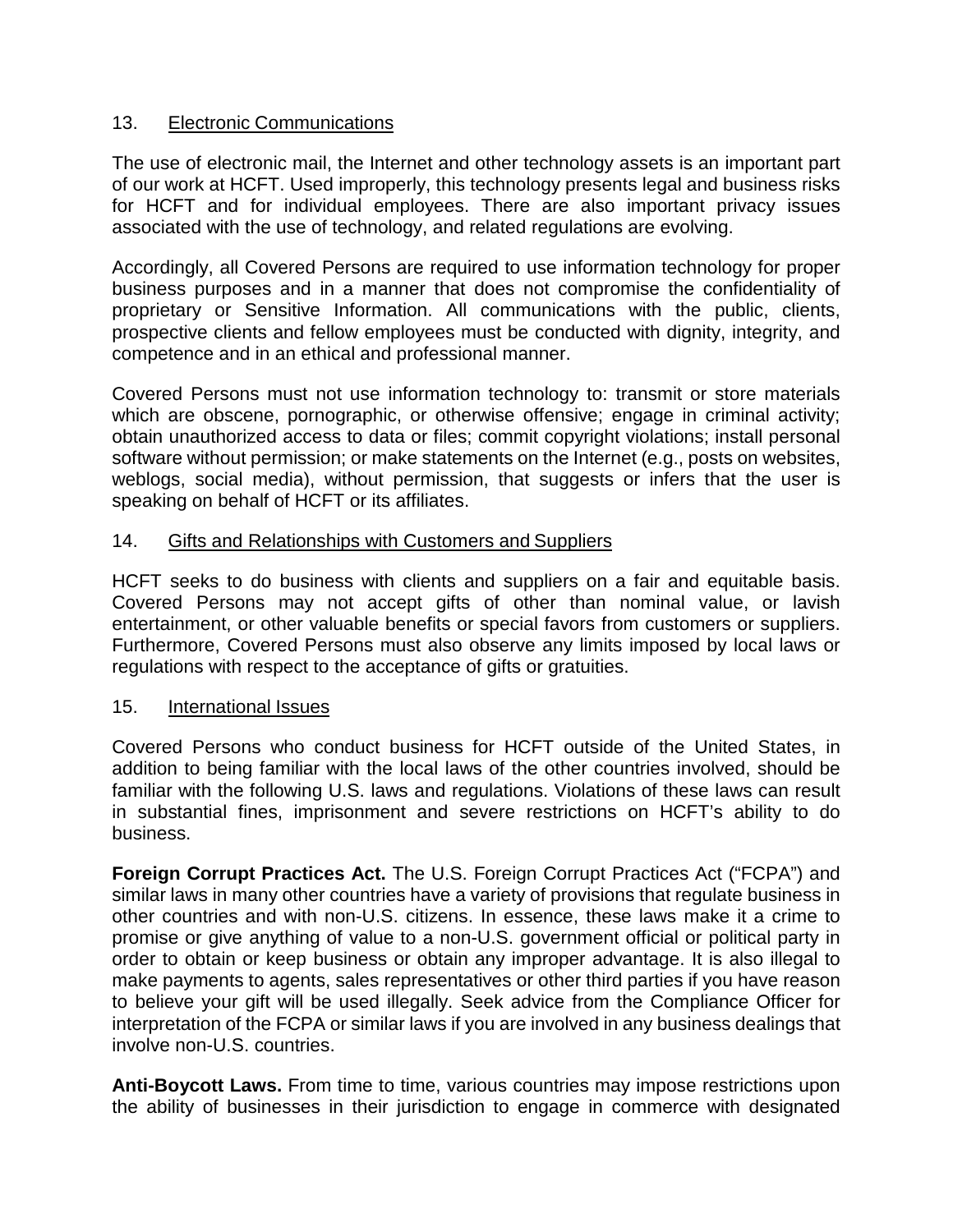individuals, countries or companies. These laws are commonly referred to as "boycotts" or "trade embargoes." It may be against the law to cooperate in any boycotts between non-U.S. countries not sanctioned by the laws of the place where your office is located. All requests for boycott support or boycott-related information must be reported to your supervisor and the Compliance Officer.

Similarly, many countries contribute the names of criminal or terrorist organizations or individuals to a common database and require financial institutions to screen customer lists against the database as part of their "Know Your Customer" obligations. Covered Persons must be aware of, and, where appropriate, adhere to any such restrictions.

**Embargo Sanctions.** The U.S. Treasury Department's Office of Foreign Assets Control prohibits U.S. companies and their non-U.S. subsidiaries from doing business with certain countries and agencies and certain individuals. The laws of other countries may have similar types of prohibitions. The regulations vary depending on the country and the type of transaction and often change as countries' foreign policies change. If you are aware of any sensitive political issues with a country in which HCFT is doing or considering doing business, seek advice from the Compliance Officer.

# 16. Political Activities and Lobbying

Covered Persons are encouraged to vote in elections for which they are eligible and, subject to the Pay for Play Policy contained in Section 27 of this Code, to make contributions supporting candidates or parties of their choice. Covered Persons are also encouraged to express their views on government, legislation and other matters of local or national interest.

Many jurisdictions, however, have imposed severe and complex restrictions on the ability of individuals and companies to make political contributions. No Covered Person may, under any circumstances, use HCFT funds to make political contributions without the prior written approval of the Compliance Officer, nor may you represent or suggest or infer that your personal political views are also those of HCFT. Furthermore, all Covered Persons are required to consult with the Compliance Officer prior to running for political office or assisting a political campaign or political action committee, other than financially within the guidelines set by the Pay for Play Policy contained in Section 27.

### 17. Retention of Books and Records

HCFT corporate records are important assets. Corporate records include essentially everything you produce as a Covered Person, regardless of its format. A corporate record may be in the form of paper, computer tapes, microfilm, e-mail, or voice mail. It may be something as obvious as a memorandum or a contract or something not as obvious, such as a desk calendar, an appointment book or an expense record.

HCFT is required by law to maintain certain types of corporate records, usually for a specified period of time. Failure to retain such documents for such minimum periods could subject HCFT to penalties and fines, cause the loss of rights, obstruct justice, place HCFT in contempt of court, or place HCFT at a serious disadvantage in litigation. However,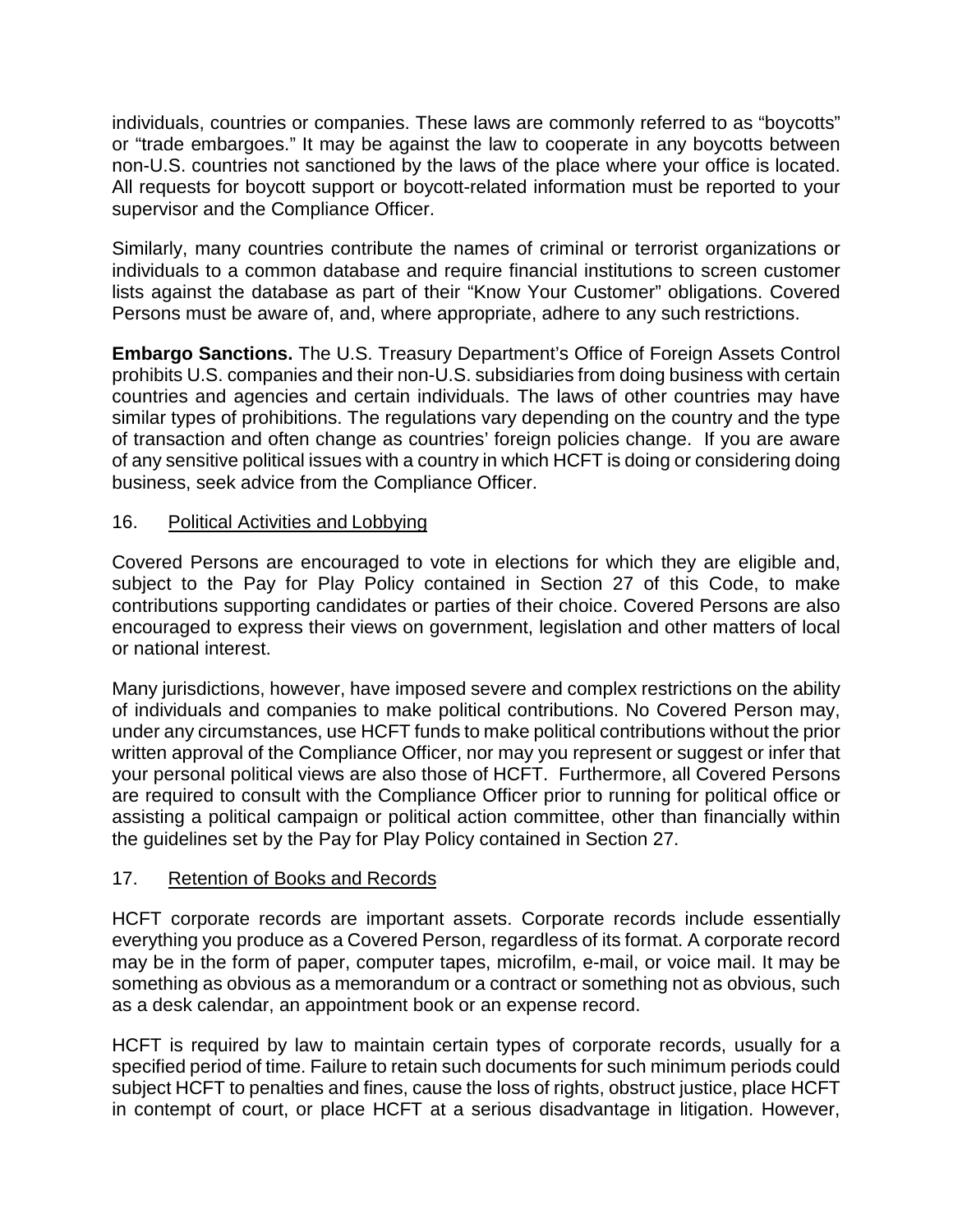storage of voluminous records over time is costly. Therefore, HCFT and our Manager has established controls to assure retention for required periods and timely destruction of retrievable records, such as paper copies and records on computers, electronic systems, microfiche, and microfilm. Even if a document is retained for the legally required period, liability could still result if a document is destroyed before its scheduled destruction date.

HCFT and its affiliates are subject to the regulatory requirements of numerous countries and regulatory agencies. Virtually all of them have specific requirements concerning the creation, maintenance and storage of business records. HCFT expects all Covered Persons to become familiar with, and fully comply with, the records retention schedule. If you believe documents should be retained beyond the applicable retention period, consult with the Compliance Officer.

# 18. Sales and Marketing Materials

HCFT is committed to building sustained, open, and honest relationships with our customers, and to complying with all relevant regulatory requirements. This requires that all marketing and sales-related materials be prepared under standards approved by the Compliance Officer and, prior to use, reviewed and approved by the Compliance Officer. Covered materials include solicitations of interest, requests for proposals, client presentations, performance summaries, advertisements and published market commentaries.

## 19. Substance Abuse

HCFT is committed to providing a safe and healthy work place for all employees. The use, possession, sale, transfer, purchase, or being "under the influence" of drugs at any time while on HCFT or our Manager's premises or on HCFT business is prohibited. The term "drug" includes alcoholic beverages (other than in connection with entertainment events, or in other appropriate settings), prescriptions not authorized by your doctor, inhalants, marijuana, cocaine, heroin and other illegal substances.

# 20. Confidential Information

Confidential Information includes all non-public information that might be of use to competitors, or harmful to HCFT or its customers, if disclosed. All information (in any form, including electronic information) that is created or used in support of HCFT business activities is the property of HCFT. Such information is a valuable asset and Covered Persons are expected to protect it from unauthorized disclosure. This includes HCFT customer, supplier, business partner and employee data. United States (federal and state) and other jurisdictions' laws may restrict the use of such information and impose penalties for impermissible use or disclosure.

Covered Persons must maintain the confidentiality of information entrusted to them by HCFT, our Manager or HCFT's customers, vendors or consultants except when disclosure is properly authorized by HCFT, our Manager or legally mandated. Covered Persons shall take all reasonable efforts to safeguard such Confidential Information that is in their possession against inadvertent disclosure and shall comply with any non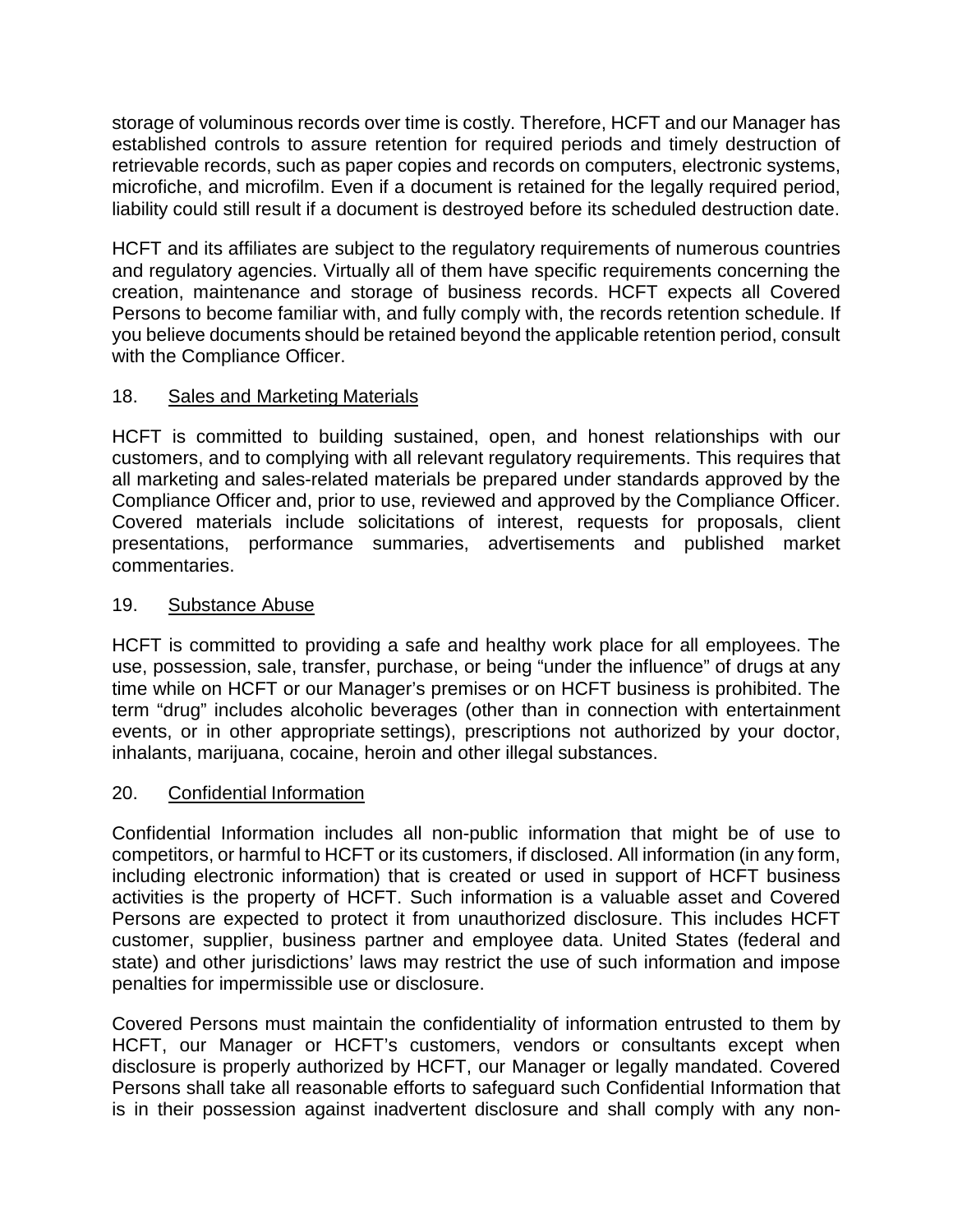disclosure obligations imposed on HCFT in its agreements with third parties.

Information pertaining to HCFT's competitive position or business strategies, and information relating to negotiations with Covered Persons or third parties, should be protected and shared only with Covered Persons that have a need to know such information in order to perform their job responsibilities.

### 21. Protection and Proper Use of Company Assets

All Covered Persons shall strive to preserve and protect HCFT's assets and resources and to promote their efficient use. The standards set forth below are intended to guide Covered Persons by articulating HCFT's expectations as they relate to activities or behaviors that may affect HCFT's assets.

**Personal Use of Corporate Assets.** Theft, carelessness and waste have a direct impact on HCFT's profitability. Covered Persons are not to convert assets of HCFT to personal use. HCFT property should be used for HCFT's legitimate business purposes and the business of HCFT shall be conducted in a manner designed to further HCFT's interest rather than the personal interest of an individual Covered Person. Covered Persons are prohibited from the unauthorized use or taking of HCFT's equipment, supplies, materials or services. Prior to engaging in any activity on HCFT time which will result in remuneration to the Covered Person or the use of HCFT's equipment, supplies, materials or services for personal or non-work related purposes, Covered Persons shall obtain the approval of their supervisor.

**Use of Company Software.** Covered Persons use software programs for word processing, spreadsheets, data management, and many other applications. Software products purchased by HCFT or our Manager are covered by some form of licensing agreement that describes the terms, conditions and allowed uses. It is HCFT's policy to respect copyright laws and observe the terms and conditions of any license agreements. Copyright laws in the United States and other countries impose civil and criminal penalties for illegal reproductions and use of licensed software. You must be aware of the restrictions on the use of software and abide by those restrictions. HCFT business equipment may not be used to reproduce commercial software. In addition, you may not use personal software on HCFT equipment without prior written approval.

**Computer Resources/E-mail.** HCFT's computer resources, which include the electronic mail system, belong to HCFT or our Manager and not to Covered Persons. They are not intended to be used for amusement, solicitation, or other non-business purposes. While it is recognized that Covered Persons will occasionally use the system for personal communications, it is expected that such uses will be kept to a minimum and that Covered Persons will be responsible and professional in their use of e-mail. The use of HCFT's or our Manager's computer resources to make or forward derogatory or offensive remarks about other people or groups is prohibited. E-mail messages should be treated as any other written business communication. Except in the case of emergencies, all Covered Persons shall exclusively use HCFT's or our Manager's electronic mail system for all HCFT or Manager-related business.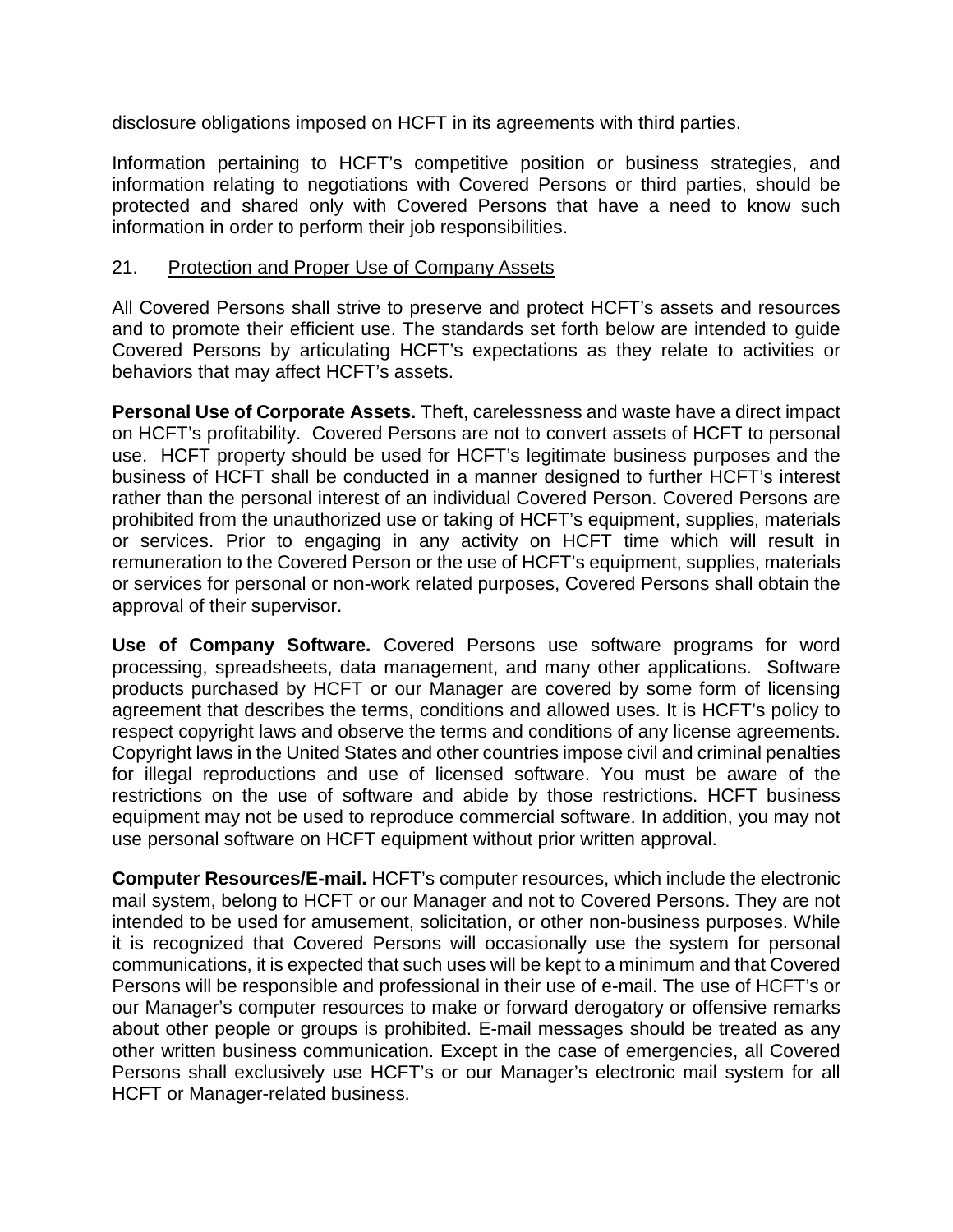## 22. HCFT Intellectual Property

Employees and officers must carefully maintain and manage the intellectual property rights of HCFT, including patents, trademarks, copyrights and trade secrets, to preserve and protect their value. Information, ideas and intellectual property assets of HCFT are important to HCFT's success.

HCFT's name, logo, trademarks, inventions, processes and innovations are intellectual property assets and their protection is vital to the success of HCFT's business. HCFT's and any of its subsidiaries' names, logos and other trademarks and service marks are to be used only for authorized HCFT business and never in connection with personal or other activities unless appropriately approved and in accordance with HCFT policy. In addition, our Covered Persons must respect the intellectual property rights of third parties. Violation of these rights can subject both you and HCFT to substantial liability, including criminal penalties.

Any work product produced in the course of performing your job shall be deemed to be a "work made for hire" and shall belong to, and be used only for the benefit of, HCFT or our Manager, as applicable. This includes such items as marketing plans, product development plans, computer programs, software, hardware and similar materials. You must share any innovations or inventions you create with your supervisor so that HCFT can take steps to protect these valuable assets.

### 23. Integrity and Accuracy of Financial Records

The preparation and maintenance of accurate books, records and accounts is required by law and essential to the proper discharge of financial, legal and reporting obligations. All Covered Persons are prohibited from directly or indirectly falsifying or causing to be false or misleading any financial or accounting book, record or account. In addition, all financial data must be completely and accurately recorded in compliance with applicable law. A Covered Person may violate this section by acting or by failing to act when he or she becomes aware of a violation or potential violation of this section.

### 24. Disclosures in Reports and Documents

**Filings and Public Materials.** It is important that HCFT's filings with the SEC and other U.S. federal, state, domestic and international regulatory agencies are full, fair, accurate, timely and understandable. Further, HCFT prepares statements, client investment performance information, prospectuses and advertising materials that are sent out to its shareholders and clients.

**Disclosure and Reporting Policy.** HCFT's policy is to comply with all applicable disclosure, financial reporting and accounting regulations applicable to HCFT. HCFT maintains the highest commitment to its disclosure and reporting requirements, and expects and requires all Covered Persons to record information accurately and truthfully in the books and records of HCFT.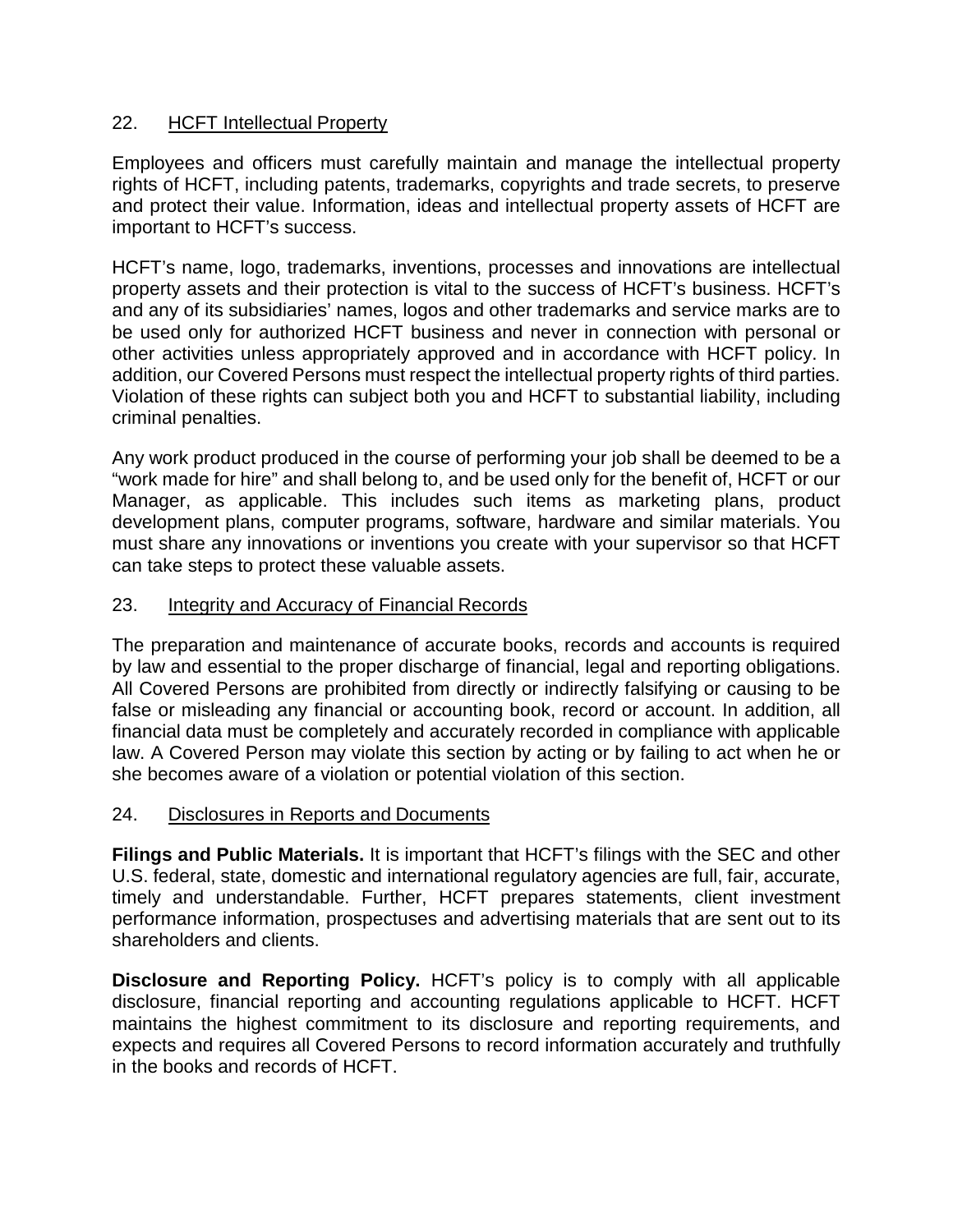**Information for Filings.** Depending on his or her position with HCFT, a Covered Person may be called upon to provide necessary information to assure that HCFT's public reports and regulatory filings are full, fair, accurate, timely and understandable. HCFT expects all Covered Persons to be diligent in providing accurate information to the inquiries that are made related to HCFT's public disclosure requirements.

**Disclosure Controls and Procedures and Internal Control over Financial Reporting.**  Covered Persons are required to cooperate and comply with HCFT's disclosure controls and procedures and internal controls over financial reporting so that HCFT's reports and documents filed with the SEC and other U.S. federal, state, domestic and international regulatory agencies comply in all material respects with applicable laws, rules and regulations, and provide full, fair, accurate, timely and understandable disclosure.

## 25. Improper Influence on the Conduct of Audits

Every Covered Person must deal fairly and honestly with outside accountants performing audits, reviews or examinations of HCFT's and/or its subsidiaries' financial statements. To that end, no Covered Person may make or cause to be made a materially false or misleading statement (or omit facts necessary to make the statements made not misleading) in connection with an audit, review or examination of financial statements by independent accountants or the preparation of any document or report required to be filed with a governmental or regulatory authority. Covered Persons also are prohibited from coercing, manipulating, misleading or fraudulently inducing any independent public or certified public accountant engaged in the performance or review of financial statements that are required to be filed with a governmental or regulatory authority if he or she knows or should have known that his or her actions could result in making those financial statements materially misleading.

# 26. Standards for HCFT's Financial Officers

HCFT's Chief Executive Officer and Chief Financial Officer (the "Financial Officers") are required to take all reasonable steps to provide full, fair, accurate, timely and understandable disclosures in the reports and documents that HCFT will file with or submit to the SEC and other regulatory bodies and in other public communications made by HCFT. In the event that a Financial Officer learns that any such report, document or communication does not meet this standard and such deviation is material, then the Financial Officers are required to review and investigate such deviation, advise the Board of Directors or the Audit Committee of the Board of Directors regarding the deviation and, where necessary, revise the relevant report, document or communication.

Although a particular accounting treatment for one or more of HCFT's operations may be permitted under applicable accounting standards, the Financial Officers may not authorize or permit the use of such an accounting treatment if the effect is to distort or conceal HCFT's true financial condition. The accounting standards and treatments utilized by HCFT must, in all instances, be determined on an objective and uniform basis and without reference to a single transaction or series of transactions and their impact on HCFT's financial results for a particular time period. Any new or novel accounting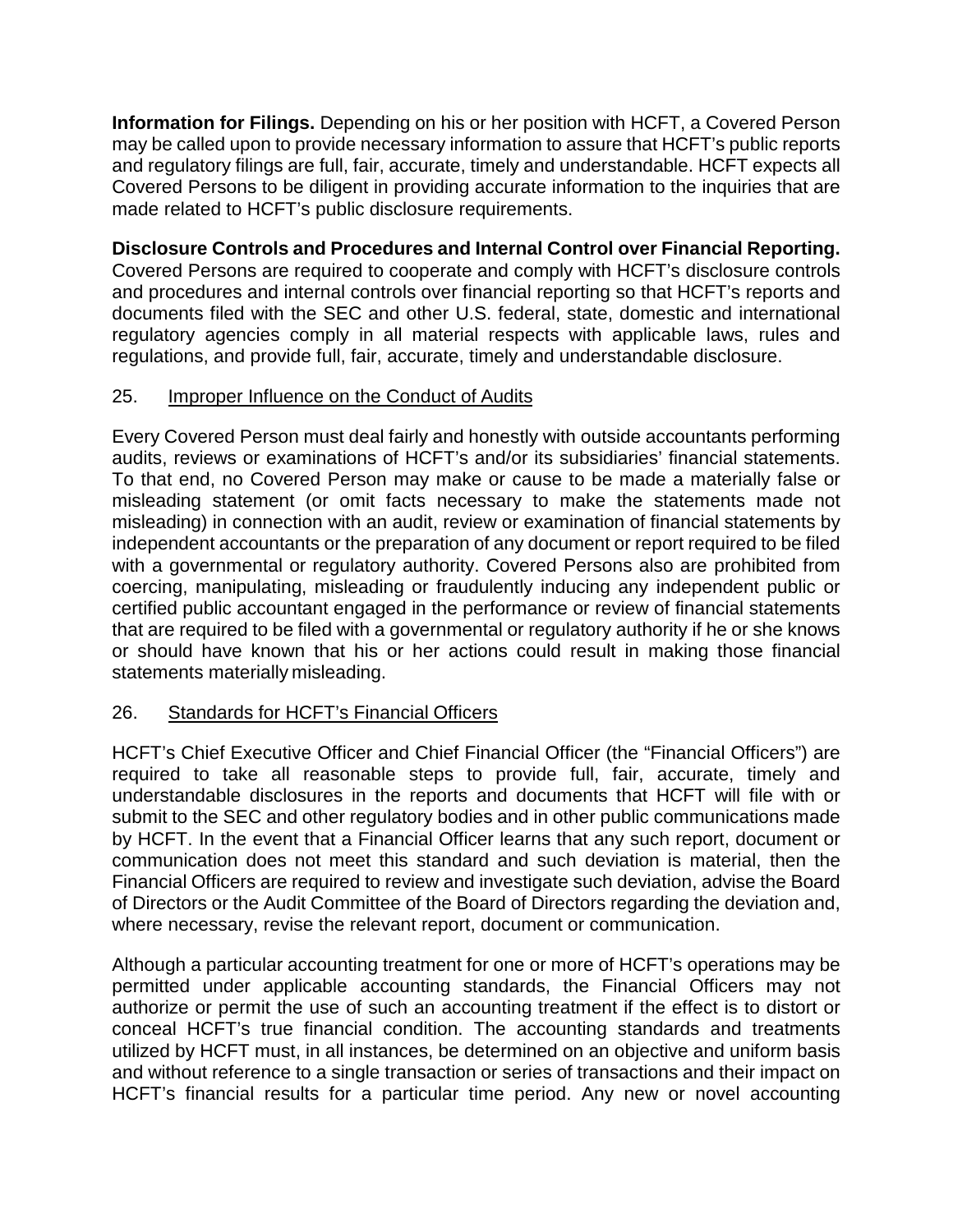treatment or standard that is to be utilized in the preparation of HCFT's financial statements must be discussed with HCFT's Audit Committee, when formed, and its independent auditors.

# 27. Pay to Play Policy

The SEC voted unanimously on June 30, 2010 to approve new rules effectively banning the influence of so-called "pay to play" practices by investment advisers, significantly curtailing their ability to make political contributions to elected officials who have a decision-making role over public pension fund assets. The new rule follows a number of recent scandals, including one involving the New York State Common Retirement Fund, in which investment advisers allegedly made campaign contributions to certain politicians with the intention of influencing their selection of state pension fund asset managers.

Rule 206(4)-5 now directly prohibits an investment adviser from receiving any compensation for advisory services provided to a government entity<sup>1</sup>, including any public pension plan, for two years after the advisory firm or certain of its executives or employees makes a political contribution to a government official or related political action committee ("PAC"). The rule encompasses donations made to any incumbent or candidate for elective office with responsibility for or influence over the selection of an investment adviser. There is, however, a *de minimis* exception for contributions up to \$350 per candidate per election, if the donor is eligible to vote for the candidate, or up to \$150, if the donor is ineligible. Furthermore, investment advisers are prohibited from "bundling" political contributions, that is, soliciting or coordinating contributions from others on behalf of an elected official or PAC.

Based on this recent rule, it is the policy of HCFT that no Covered Person shall:

- (a) Make any contribution to an official of any government entity unless such contribution is made by a Covered Person that is a natural person and is made:
	- (i) to an official for whom the Covered Person was entitled to vote at the time of the contribution and which in the aggregate does not exceed \$350 to any one official, per election, or
	- (ii) to an official for whom the Covered Person was not entitled to vote at the time of the contribution and which in the aggregate does not exceed \$100 to any one official, per election; or
- (b) Provide or agree to provide, directly or indirectly, payment to any person to

<span id="page-20-0"></span> <sup>1</sup> An official of a government entity is any person (including any election committee for the person) who was, at the time of the contribution, an incumbent, candidate or successful candidate for elective office of a government entity, which elective office is directly or indirectly responsible for, or can influence the outcome of, the hiring of an investment adviser by the government entity or has the authority to appoint any person who is directly or indirectly responsible for, or can influence the outcome of, the hiring of an investment adviser by a government entity. For clarity, a governmental entity includes any pool of assets sponsored or established by a state or local government.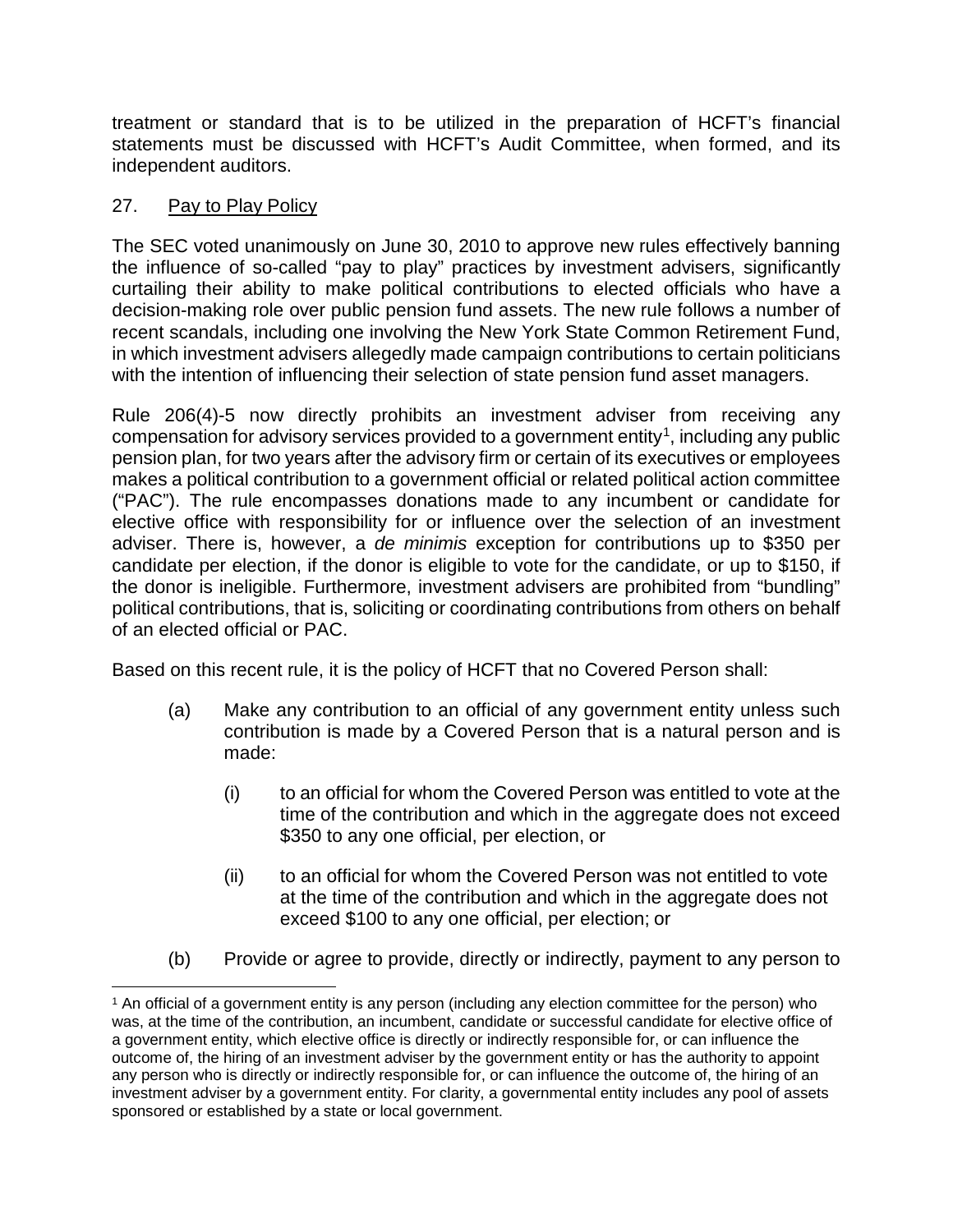solicit a governmental entity on HCFT's behalf unless such person is a "regulated person" as defined in the rule, or an executive officer, general partner, managing member (or, in each case, a person with a similar status or function), or employee of HCFT; or

- (c) Coordinate, or solicit any person or political action committee to make, any:
	- (i) Contribution to an official of a government entity; or
	- (ii) Payment to a political party of a state or locality.

In addition, prior to making any political contribution that will exceed \$100 in value (i.e., not limited to cash donations), in aggregate, during a calendar year, pre-approval must be obtained from the Compliance Officer in writing. This policy applies to all Covered Persons and all employees, officers, and other supervised persons of our Manager as well as contributions made by our Manager itself.

### 28. Charitable Contributions

As an investment adviser, Hunt Investment Management has a fiduciary duty to put its clients' interest first, to act with utmost good faith, to provide full and fair disclosure of all material facts, and to disclose all conflicts of interest to clients. When investment advisers or their supervised persons make a contribution on behalf of their advisory clients, a potential conflict of interest exists because the contribution may be used as a kickback, may create the appearance of a kickback, or may otherwise improperly influence or appear to improperly influence the advisory client to maintain their advisory relationship with the investment adviser for reasons other than the best interest of the client or the quality of the advisory services provided.

Prior to making any charitable contribution that will exceed \$100 in value (i.e., not limited to cash donations), in aggregate, during a calendar year, pre-approval must be obtained from the Compliance Officer in writing. This policy applies to all Covered Persons and all employees, officers, and other supervised persons of our Manager as well as contributions made by our Manager itself.

Prior to making any determination as to whether to approve or deny a contribution request, the Compliance Officer or his designee will assess whether the receiving party is an existing client, a prospective client that is being actively recruited (e.g., within the last six months), or has any other business or professional relationship with our Manager or its related persons (i.e., officers, members/owners, persons under common control). To the extent that no such relationship exists to the Compliance Officer's knowledge, the Compliance Officer will not deny a contribution request absent indications of fraud or fraudulent intent. To the extent such a relationship exists, the Compliance Officer will approve or deny the request on a case-by-case basis depending on an evaluation of the facts and circumstances, including, but not limited to, the nature of the person's responsibilities with the firm, whether the person receives any compensation based in any way on the relationship between our Manager and the receiving party, and the nature of the person's personal/non-business relationship with the receiving party.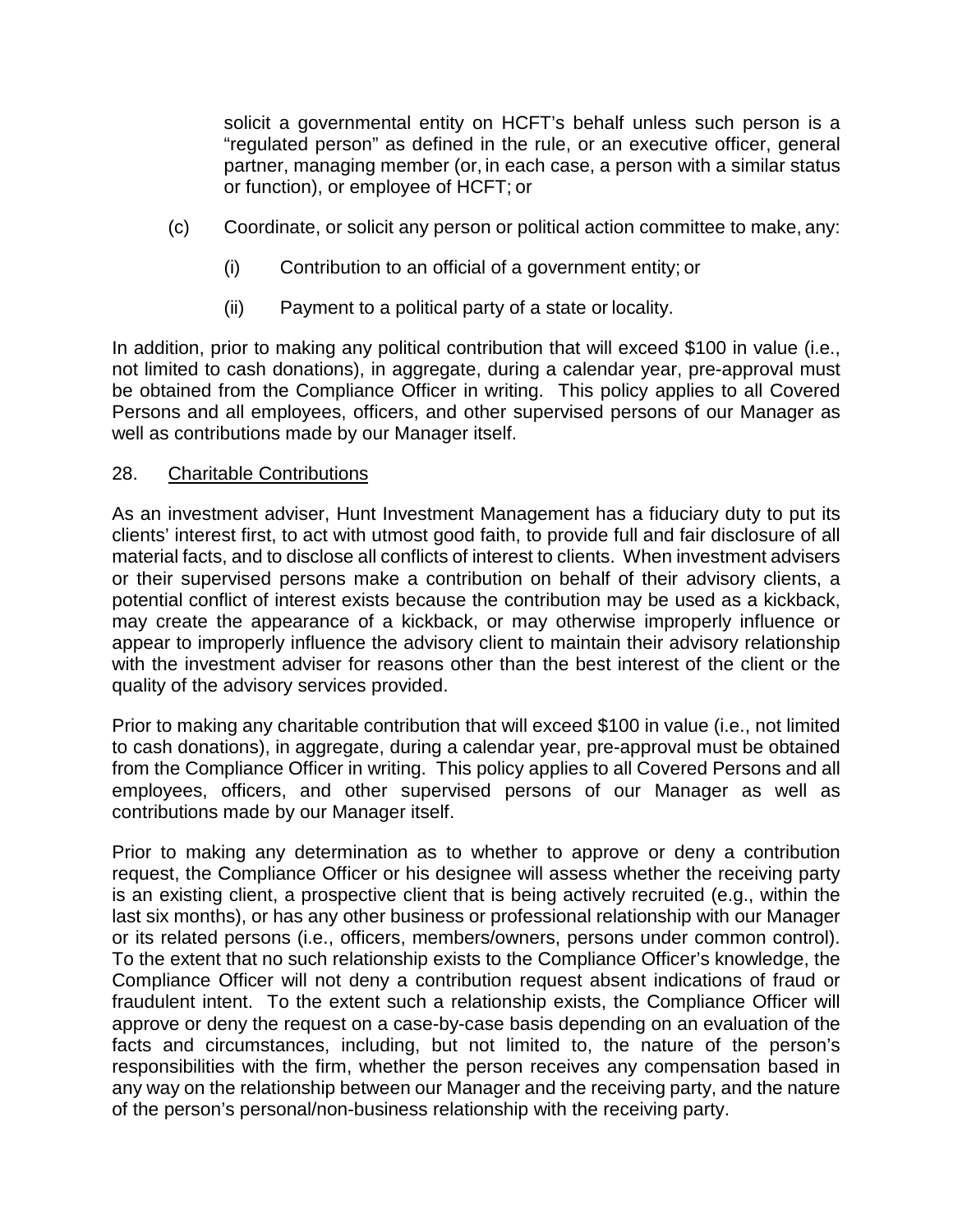## 29. Policy and Procedures on Reporting Potential Violations

HCFT strives to ensure that all activity by or on behalf of HCFT is in compliance with applicable laws. HCFT and all Covered Persons must adhere to the highest standards of honest and ethical conduct. All Covered Persons are affirmatively required to report possible violations of the HCFT Code of Conduct, laws or regulations.

If you are a Covered Person with complaints or concerns regarding:

- violations of this Code of Conduct or the rules mentioned herein;
- violations of laws or regulations generally involving HCFT; or
- questionable accounting matters, internal accounting controls, auditing matters, breaches of fiduciary duty or violations of United States or non-U.S. securities laws or rules (collectively "Accounting Matters"), including:
	- o fraud or deliberate error in the preparation, evaluation, review or audit of any financial statement of HCFT;
	- $\circ$  fraud or deliberate error in the recording and maintaining of financial records of HCFT;
	- o deficiencies in or non-compliance with HCFT's internal accounting controls;
	- o misrepresentation or false statements to or by a senior officer or accountant regarding a matter contained in the financial records, financial reports or audit reports of HCFT;
	- o deviation from full and fair reporting of HCFT' financial condition; or
	- o fraudulent or criminal activities engaged in by officers, directors or employees of HCFT.

you may report your concerns to an appropriate individual within HCFT, our Manager or anonymously, in each case as described below:

**Internal Reporting.** We encourage you to first contact your immediate supervisor, who is in turn responsible for informing the Compliance Officer of any concerns raised. If you prefer not to discuss a concern with your own supervisor, you may instead contact the Compliance Officer or our Manager's General Counsel directly.

**Anonymous Reporting.** If you are in any way uncomfortable with reporting your concerns in a manner that allows you to be identified as the source of the report, you may ,make an anonymous report by calling 212-588-2185 and leaving a message.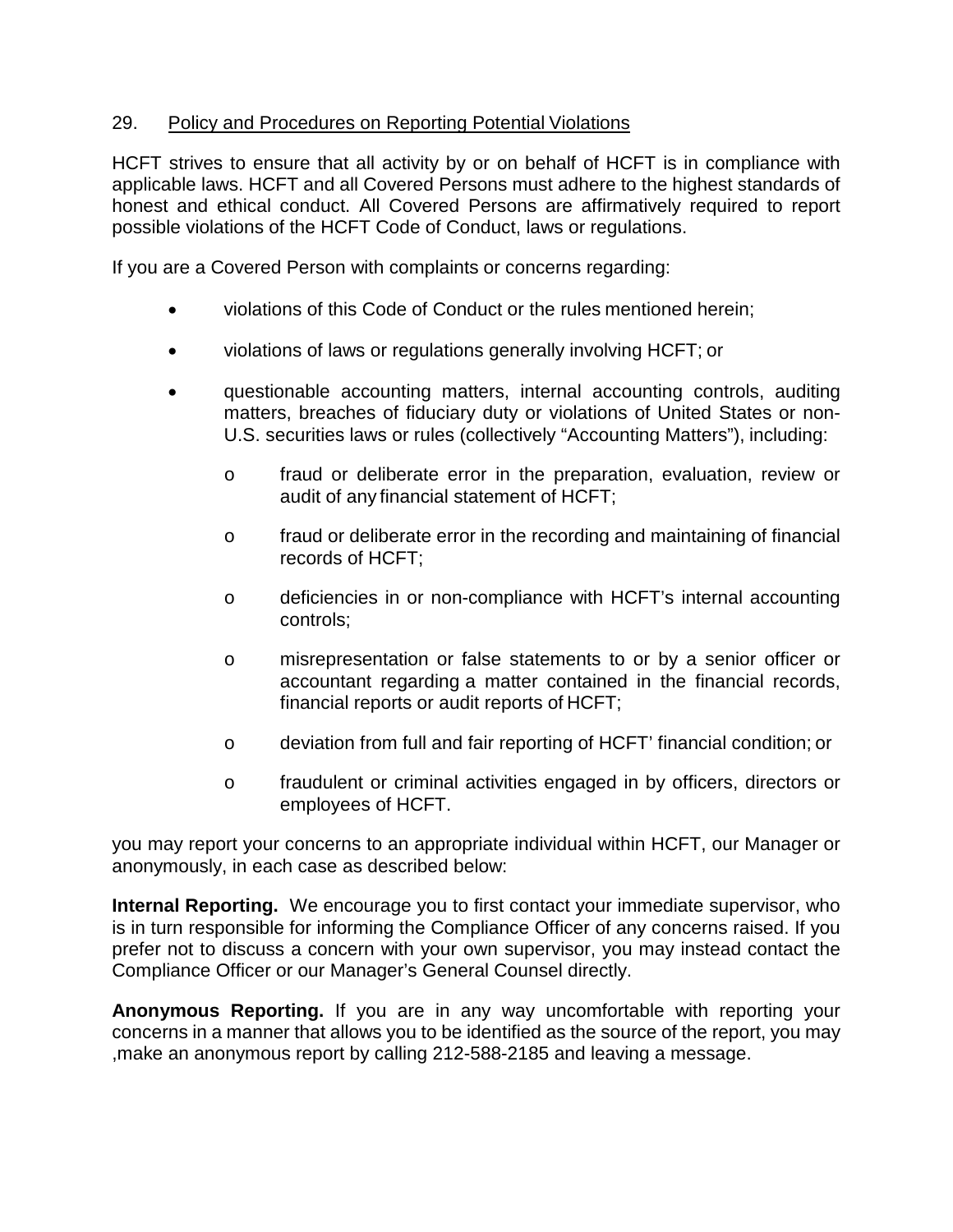You will not be required to identify yourself when you make an anonymous report, but you may choose to do so if you wish to be contacted during the review process.

If you report a possible violation, regardless of the method that you use to make the report, it is important that you provide as much detail as possible, including names, dates, times, locations and the specific conduct in question. Only with sufficient specific information can HCFT adequately investigate the reported action.

Your submission of information will be treated in a confidential manner to the extent reasonably possible. Please note, however, that if an investigation by HCFT of the activities you have reported takes place, it may be impossible for HCFT to maintain the confidentiality of the fact of the report or the information reported.

Complaints relating to Accounting Matters will be reviewed under Audit Committee direction and oversight by such persons as the Audit Committee determines to be appropriate. All other matters will be reviewed under the direction and oversight of the appropriate persons within HCFT, usually also including the Compliance Officer and our Manager's General Counsel. Prompt and appropriate corrective action will be taken when and as warranted in the judgment of the Audit Committee or other reviewing department.

HCFT will not permit retribution, harassment, or intimidation of any employee who in good faith reports a possible violation. Along with the reporting methods described above, this also includes, but is not limited to an employee who discloses information to a government or law enforcement agency, or any other national, state or provincial securities regulatory authority where the employee has reasonable cause to believe that the information discloses a violation or possible violation of federal or state law or regulation. HCFT policy also prevents any employee from being subject to disciplinary or retaliatory action by HCFT or any of its employees or agents as a result of the employee's good faith.

However, employees who file reports or provide evidence which they know to be false or without a reasonable belief in the truth and accuracy of such information may be subject to disciplinary action, including termination of their employment.

#### 30. Disclosure; Amendments; Waivers

To the extent required by law, HCFT shall publicly (e.g., in its Annual Report and/or on its website) disclose this Code of Conduct and any amendments hereto.

This Code may only be amended by HCFT's Board of Directors or a duly authorized committee thereof. HCFT has elected to disclose certain amendments to the Code that affect, and any waivers of the Code granted to, Financial Officers on HCFT's website.

- 31. Waivers of the Code
	- (a) **Waivers for Executive Officers.** Any change in or waiver of this Code for executive officers (as defined in Rule 3b-7 under the Securities Exchange Act of 1934, "Executive Officers") of HCFT may be made only by the Board of Directors or a committee thereof in the manner described in Section 30(d)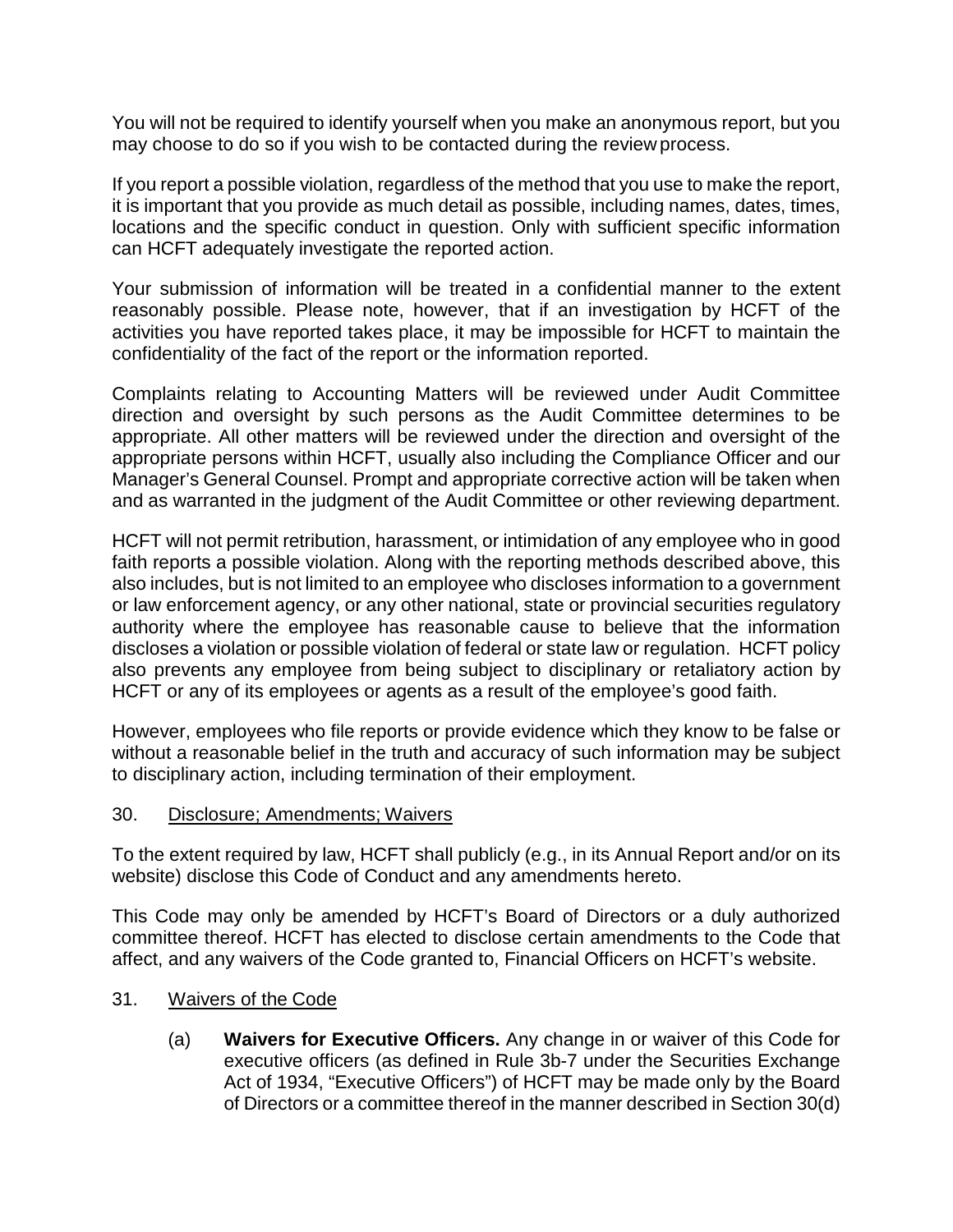below, and any such waiver (including any implicit waiver) shall be promptly disclosed to shareholders as required by the corporate governance listing standards of the New York Stock Exchange and other applicable laws, rules and regulations.

- (b) **Waivers for Other Covered Persons.** Any requests for waivers of this Code for Covered Persons other than Executive Officers of HCFT may be made to the Compliance Officer in the manner described in Section 30(e) below.
- (c) **Definition of Waiver.** For the purposes of this Code, the term "waiver" shall mean a material departure from a provision of this Code. An "implicit waiver" shall mean the failure of HCFT to take action within a reasonable period of time regarding a material departure from a provision of this Code that has been made known to an Executive Officer.

## (d) **Manner for Requesting Executive Officer Waivers.**

- (1) **Request and Criteria.** If an Executive Officer wishes to request a waiver of this Code, the Executive Officer may submit to the Compliance Officer a written request for a waiver of the Code only if he/she can demonstrate that such a waiver:
	- i. is necessary to alleviate undue hardship or in view of unforeseen circumstances or is otherwise appropriate under all the relevant facts and circumstances;
	- ii. will not be inconsistent with the purposes and objectives of the will not adversely affect the interests of clients of HCFT or the interests of HCFT; and
	- iii. will not result in a transaction or conduct that would violate provisions of applicable laws or regulations.
- (2) **Discretionary Waiver and Response.** The Compliance Officer will forward the waiver request to the Board of Directors or a committee thereof for consideration. Any decision to grant a waiver from the Code shall be at the sole and absolute discretion of the Board of Directors or committee thereof, as appropriate. Once the Board of Directors has made a decision, the Compliance Officer shall promptly advise the Executive Officer in writing of the Board of Directors' decision, including the grounds for granting or denying the waiver request.

### (e) **Manner for Requesting Other Covered Person Waivers.**

(1) **Request and Criteria.** If a Covered Person who is a non- Executive Officer wishes to request a waiver of this Code, such Covered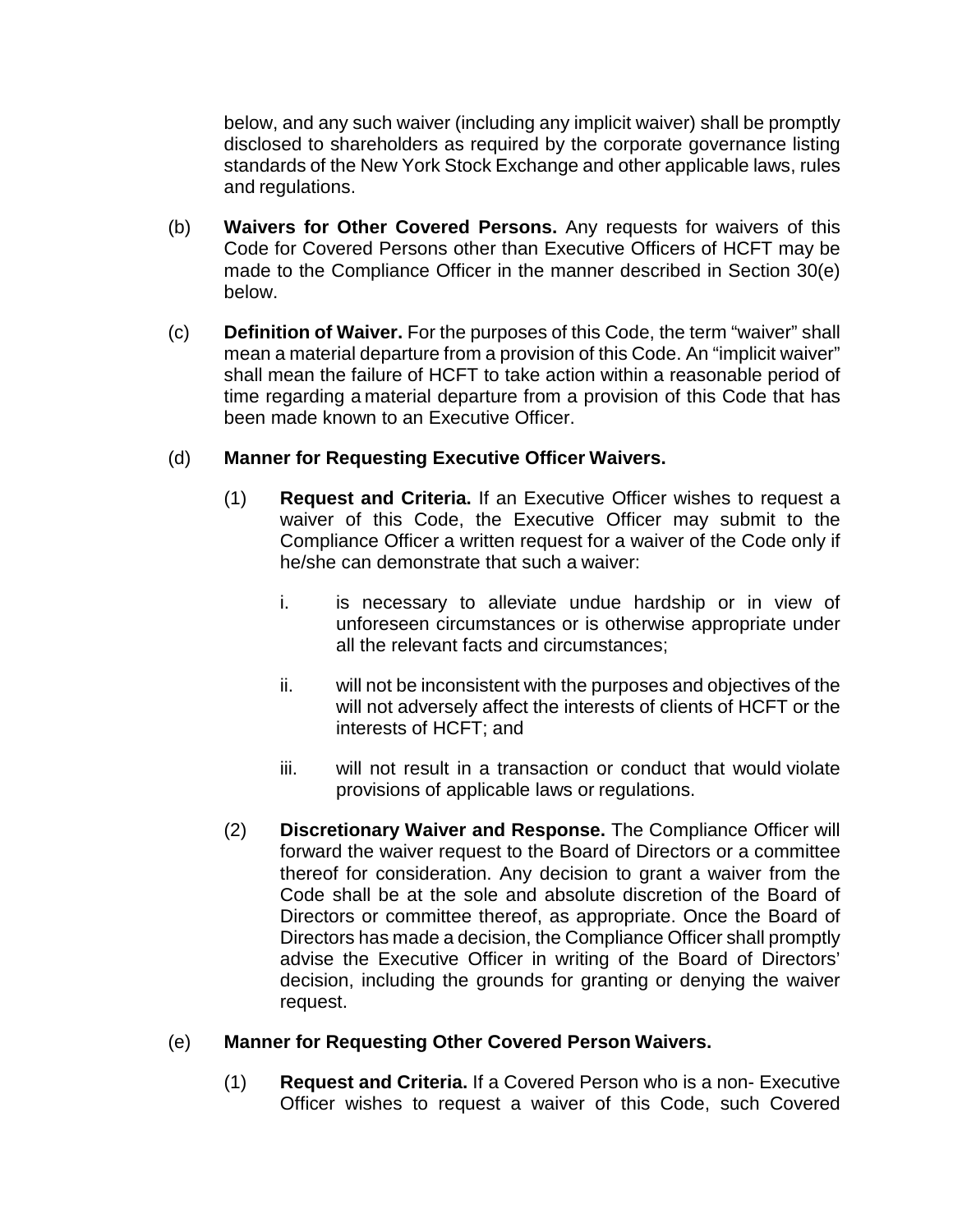Person may submit to the Compliance Officer a written request for a waiver of the Code only if he/she can demonstrate that such a waiver would satisfy the same criteria set forth in Section 30(d).

(2) **Discretionary Waiver and Response.** The decision to grant a waiver shall be at the sole and absolute discretion of the Compliance Officer, who may consult with outside counsel. The Compliance Officer shall promptly advise the Covered Person in writing of the decision, including the grounds for granting or denying the wavier requested.

## 32. Internal Use.

This Code is intended solely for the internal use by HCFT and does not constitute an admission, by or on behalf of HCFT, as to any fact, circumstance, or legal conclusion.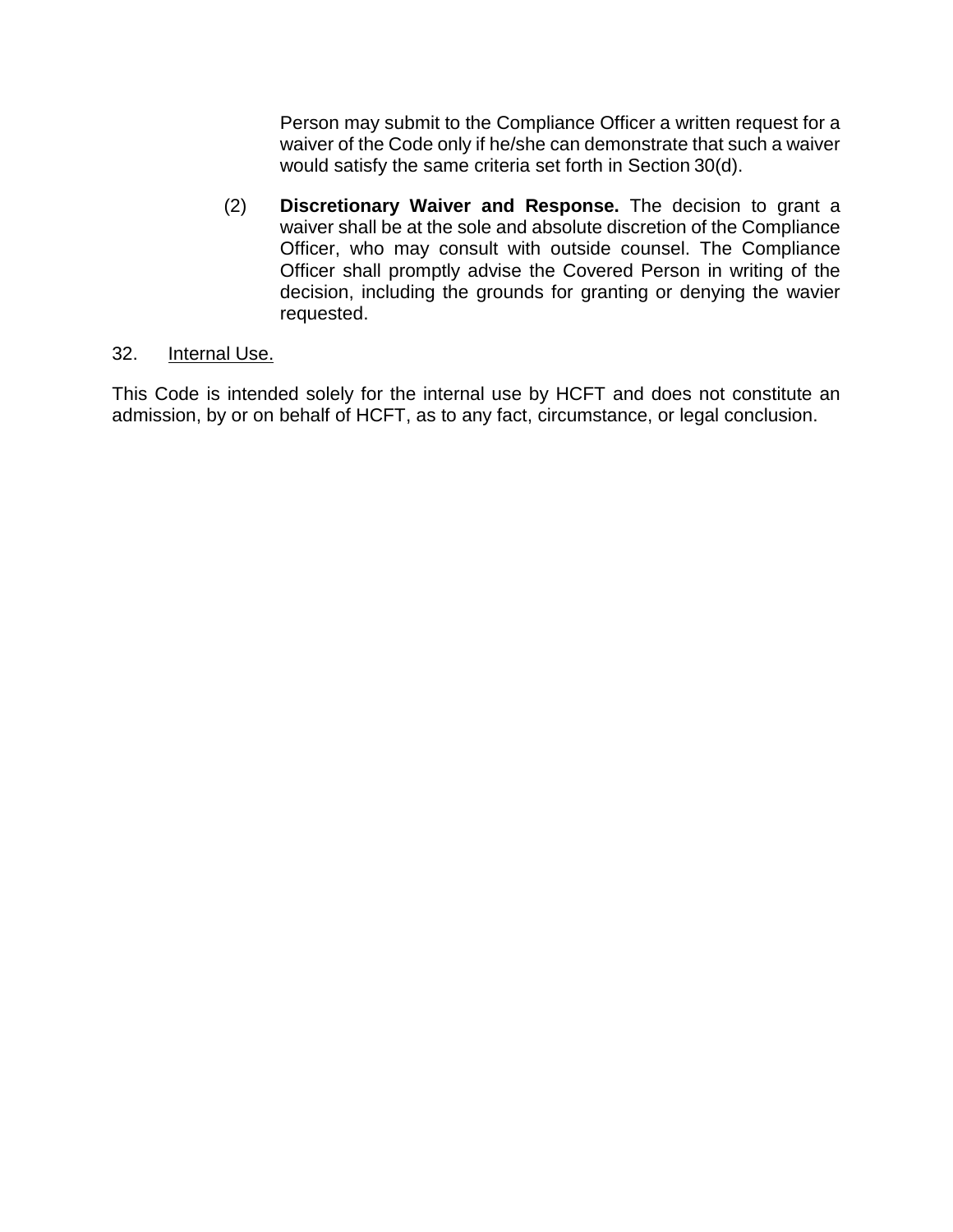#### **CONCLUSION**

As Covered Persons, each of us is obligated to read and understand this Code of Conduct and our other policies and procedures. No code of conduct, however, can address every situation for which guidance may be necessary. If you are unclear about a situation, stop and ask for guidance before taking action. All Covered Persons are expected to abide by both the letter and spirit of this Code. Covered Persons are also expected to perform their work with honesty and integrity in any areas not specifically addressed by the Code. HCFT will investigate reported violations of the Code and, if violations are found, may take disciplinary action, if appropriate, against the individuals involved, and may make reports, if appropriate, to civil, criminal or regulatory authorities. Nothing in this Code restricts HCFT from taking any disciplinary action on any matters pertaining to the conduct of a Covered Person, whether or not expressly set forth in the Code. Any questions regarding the scope or interpretation of this Code should be referred to the Compliance Officer.

As restated: September 6, 2018